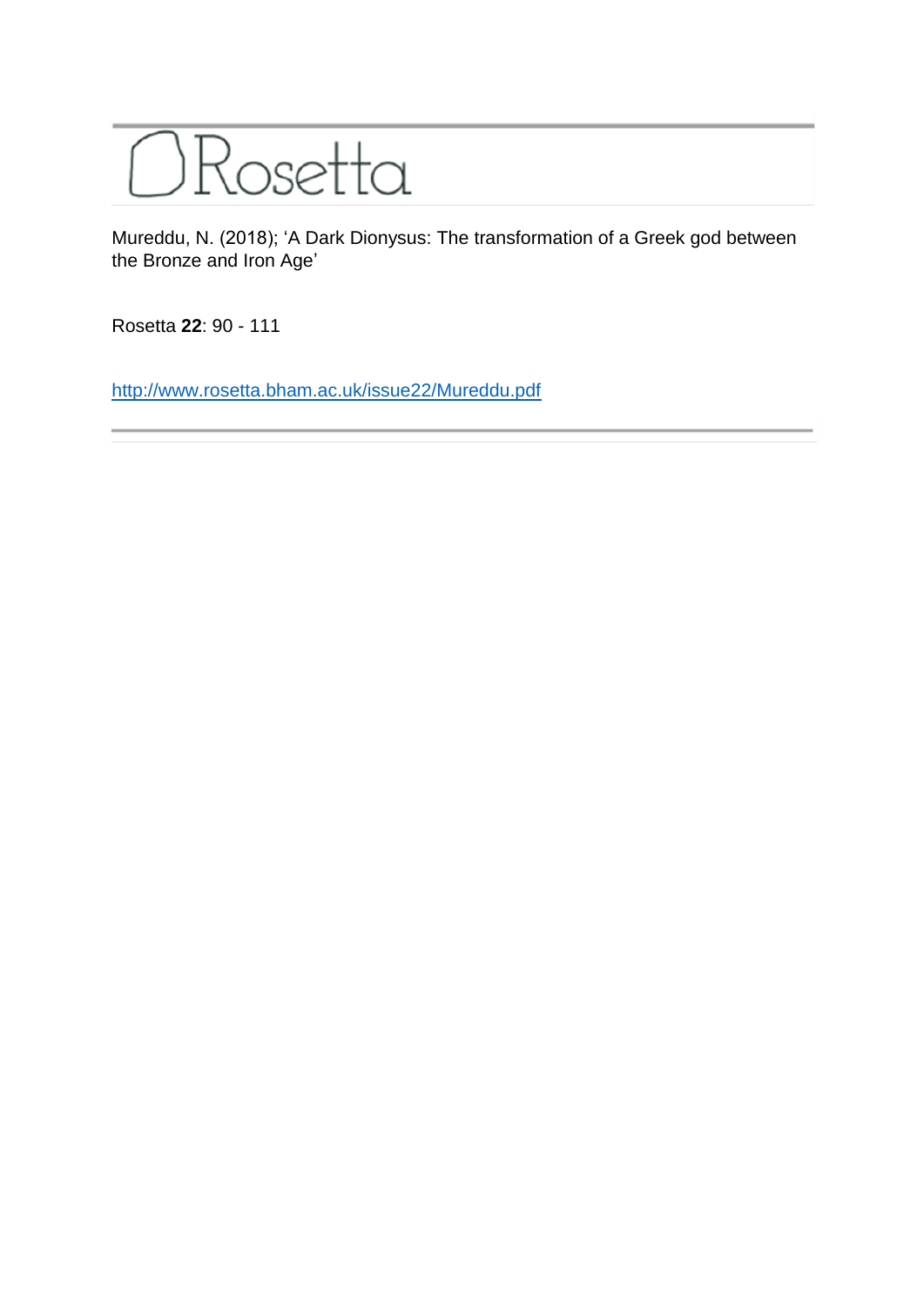## **A Dark Dionysus:**

# **The transformation of a Greek god between the Bronze and Iron Age**

*Nicola Mureddu*

*Independent Researcher (University of Birmingham Alumnus)*

## **Abstract**

Dionysus was thought until recently to be a foreign god in the Greek pantheon; a result of trade contacts with Thrace and Phrygia, a late acquirement connected with the renewed prosperity of Greece after the "Dark Age." According to the classical myth, he was just another illicit son of Zeus. He presided over frenzy, drunkenness, wilderness and everything concerning the chaotic forces of nature. But why was his name already in the Mycenaean pantheon? Why did the Orphics know a completely different myth and his name was found accompanying the dead? New studies seem to challenge the classical image of a tipsy Bacchus and lead us to a different, darker and more ancient scenario, helping us to shed some light on a still unclear prehistory of Greek religion.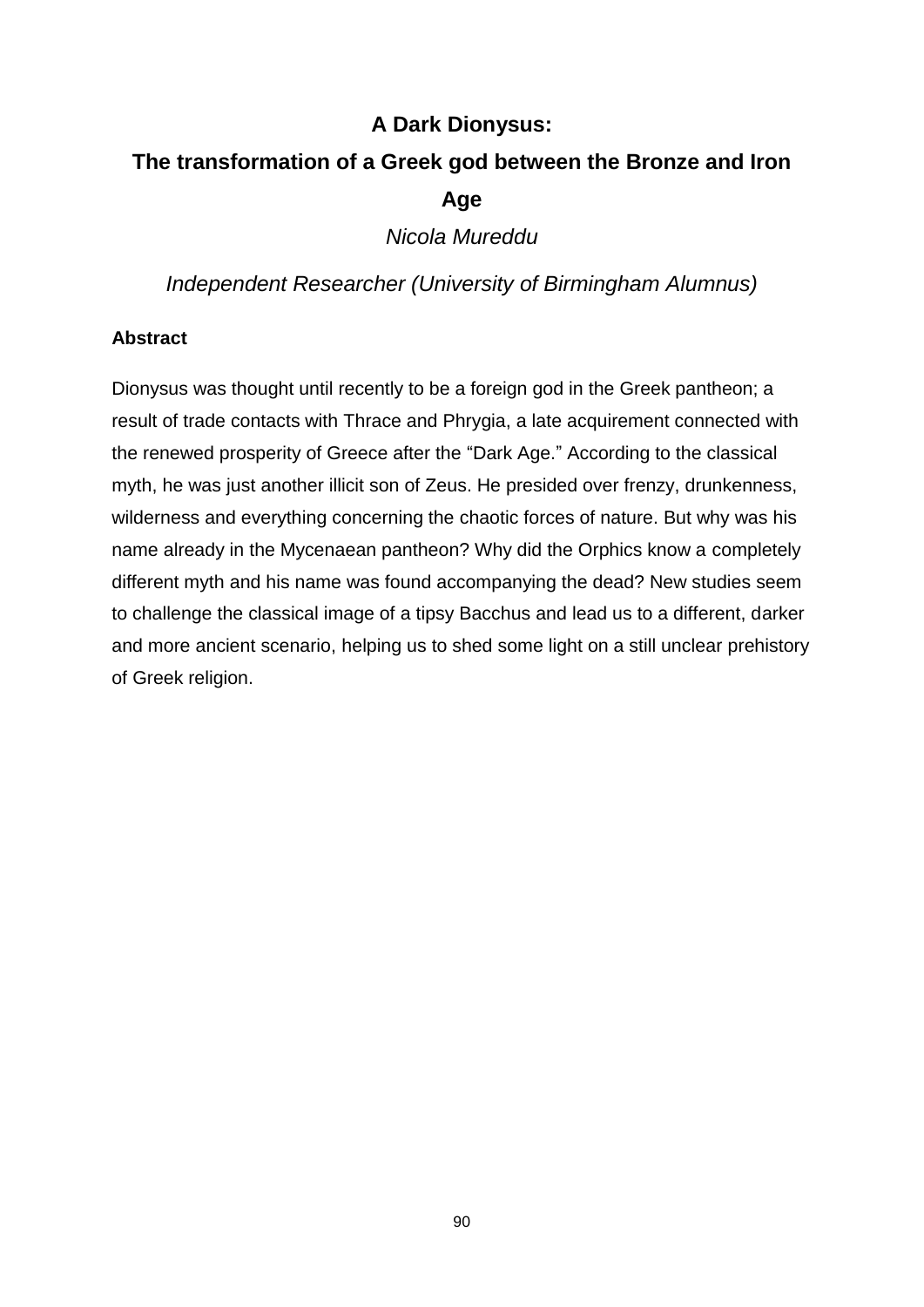#### **The mystery of the twice-born Dionysus**

The Linear B tablets of Pylos and Knossos allowed us to compile a list of gods and goddesses easily comparable to those appearing in the Classical Greek pantheon. 1 Only one thing is alarming: Hades, god and ruler of the underworld, is not in the list. Did the Mycenaeans not have any eschatology? The grandeur of their tombs would deny this assumption without further ado, but even by looking at the Linear B list of deities we have clear trace of chthonian goddesses like the Erinyes (*E-ri-nu-we*) and Persephone (*Pe-re-se-wa*).<sup>2</sup> The absence of Hades goes together with the presence of a god who was long believed to be a later and foreign acquirement to the Greeks: Dionysus. In the tablets from Pylos Dionysus can be identified in the syllabic form *Diwo-ni-so-jo*. <sup>3</sup> Since the Linear B texts just recorded the offerings to the gods, without providing any story about them, our knowledge of the Mycenaean divine sphere remains lacking. We can envisage the function of the BA gods only by comparison with their later counterparts, although not always fitting.

In fact, proceeding by comparison, we would see a Mycenaean society worshipping a god of wine and frenzy and ignoring a male god of the underworld, which is somehow challenging to believe. Perhaps, the answer to this enigma can be found in the few clues present in the Orphic mystery cults, where a darker Dionysus, far from the image of a young god, son of Semele, born from the thigh of Zeus after his mother's death, appears. The connection between Dionysus and the poet Orpheus was not new to the ancient sources. Diodorus says that Dionysus, who during his wanderings had reached Thrace, had taught to king Tharops his mysteries. Tharops passed the doctrine to his son Oeagrus and he did the same in turn. Oeagrus' son was the poet Orpheus.<sup>4</sup> Orpheus' legendary life, going back to a pre-Homeric age imbued with mysticism and poetry, was said to have been devoted to many philosophical endeavours. As hinted by Plato<sup>5</sup> and told by many others until the time

<sup>1</sup> See Ventris, Chadwick 1959.

<sup>2</sup> Ventris, Chadwick 1959: no. 316.

<sup>3</sup> Ventris, Chadwick 1959: no. 172.

<sup>4</sup> Diodorus Siculus, *Library of History*, III 65.6.

<sup>5</sup> Plato, *Symposium*, 179d.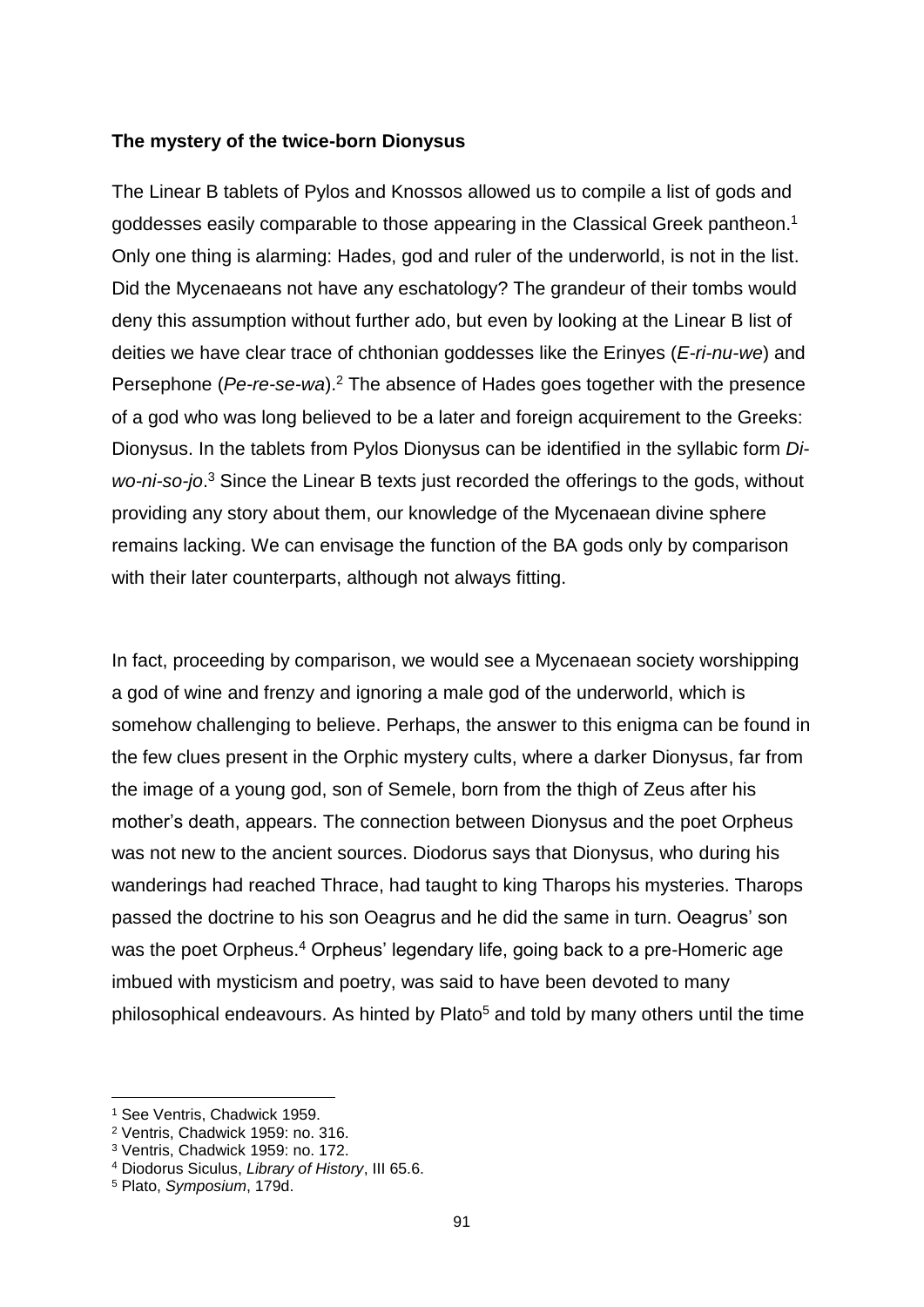of Ovid,<sup>6</sup> he had entered the reign of Hades alive and he had reached the thrones of Plouton and Persephone. He had come back still alive from the underworld and his scripts (usually in forms of hymns and formulae) on the chthonian deities were still celebrated in the archaic world, $7$  as postulated also by the fake Orphic texts looking for popularity in the  $5<sup>th</sup>$  century, inciting the experts' indignation.<sup>8</sup> In other words, he was an authority on eschatology, and his texts, if considered authentic, were probably read during the mystery rites of Dionysus and learnt by the initiates to acquire power over death, and happiness in the underworld.<sup>9</sup>

That said, what was usually linked to Orpheus and acquired the designation of 'Orphic', was usually an underground mythology in which the secrets of Dionysus were told, secrets influential to humanity as well. Mostly unknown to the commoners, the initiates' myth about Dionysus had more to do with a different deity than a variant of the same. Unlike the widespread myth of Dionysus, son of Zeus and Semele, celebrated by both early poems<sup>10</sup> and late sources;<sup>11</sup> the chthonian counterpart of the god plays his role in a very different story, not found in any earlier epic. This version, previously suggested by fragmentary and often hardly understandable passages of various poems and hymns, is today clearer to us, thanks to the discovery of the *Derveni Papyrus*. <sup>12</sup> In the papyrus is told that Kronos' wife, Rhea (Zeus' mother, here syncretised with another mystery figure, Demeter), hid Zeus in a Cretan cave so that he would not be eaten by his father, and there, mating with Zeus himself, she gave birth to a daughter: Persephone. The latter became the god's consort and generated a first, horned, Dionysus, in some cases called Zagreus.<sup>13</sup> He was destined to rule the Cosmos after his father Zeus, but the Titans, jealous of his power, kidnapped the child and tore his body apart, cooking and eating his flesh. Several variants of what happened at this point of the story lead to a concomitant variety of interpretations, but one in particular is crucial.

<sup>6</sup> Ovid, *Metamorphoses*, X.

<sup>7</sup> Of which we have today 87 scripts dating to the 1st/2nd century CE, published as *Orphic Hymns*.

<sup>8</sup> Plato, *Meno*, 81a.

<sup>9</sup> Johnston 2007c: 177.

<sup>10</sup> Hesiod, *Theogony*, 940 – 942; *Homeric Hymn to Dionysus*, II 21.

<sup>11</sup> Apollodorus, *Library*, III 4.3.

<sup>12</sup> Cfr. the text in Kouremenos, Parassoglou, Tsantsanoglou 2006.

<sup>13</sup> Nonnus of Panopolis, *Dionysiaca*, VI.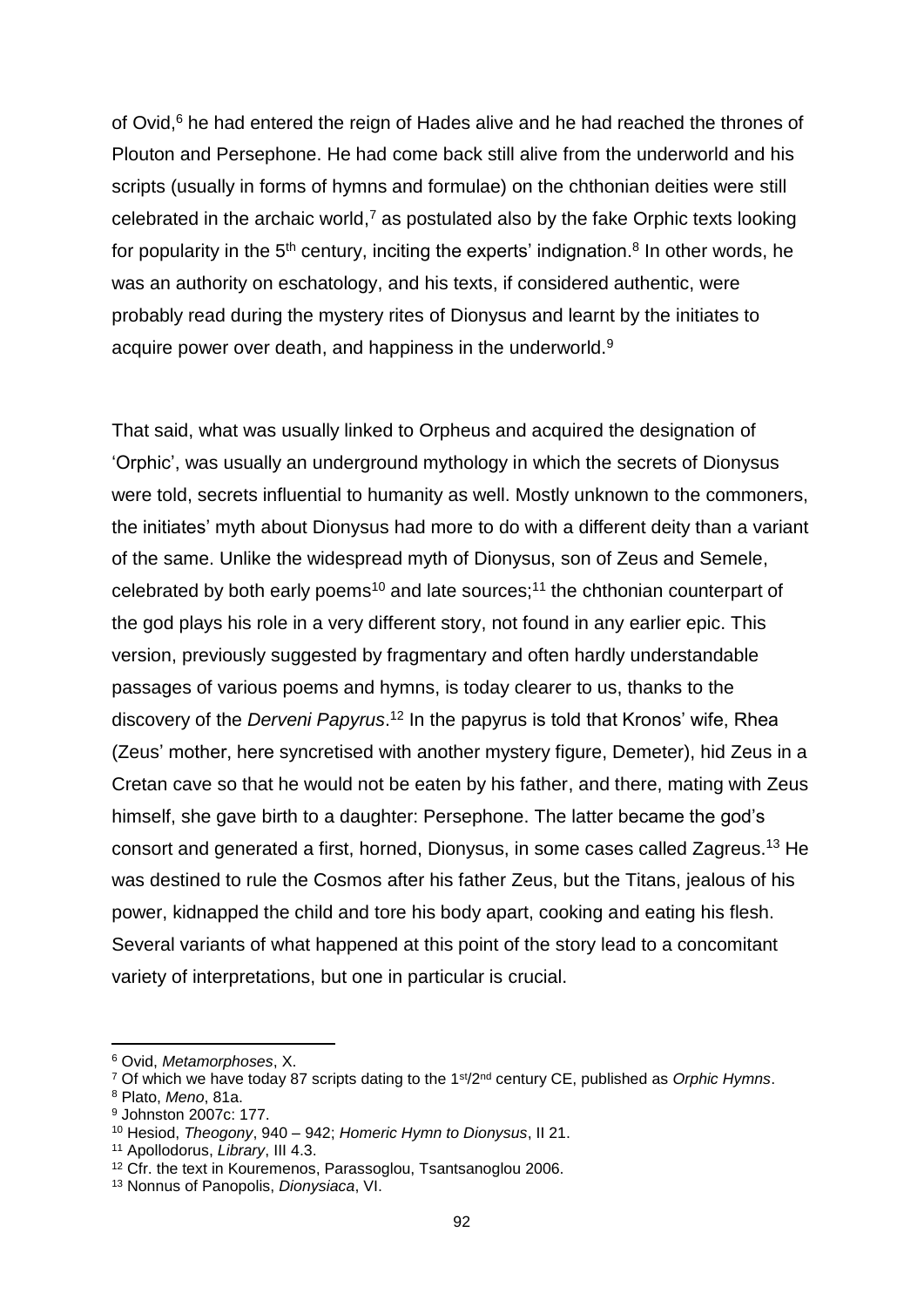The source is Olympiodorus the Younger, belonging to the Platonic school and to the Alexandrine and Byzantine cultural environments. He is a late author  $(6<sup>th</sup>$  century CE), but gives an interpretation of Plato's *Phaedo* which shows a good knowledge of the Orphic tradition. In his work Olympiodorus explains the obscure meaning of Plato's passage: "What is said of this matter in the mysteries."<sup>14</sup> According to the philosopher, Plato is alluding to an Orphic lost script in which the abovementioned myth was told in a more detailed form, mentioning a distant past where four cosmic reigns had succeeded one after the other: the reign of Uranus, Kronos, Zeus and Dionysus. Before Dionysus' kingdom came, the Titans murdered the child and, after having lured him away from his keepers with toys, they dismembered, roasted and ate him. Once the infamy was discovered by Zeus, he incinerated the Titans with his thunderbolts. The godly matter composed by the brutal titanic and the pure divine natures generated the human race, the members of which possess indeed both qualities.<sup>15</sup>

Now, a certain neo-platonic view is detectable. But we cannot discharge the story so easily. On the one hand, the myth could be influenced by Olympiodorus' doctrine, but, making an effort to identify the Orphic material only, it appears to be very important for our matter. Graf attributes the story to around the  $6<sup>th</sup>$  century BCE, <sup>16</sup> basing this inference mostly on the fact that the version is completely absent from earlier epic poems and on wide currency by the  $5<sup>th</sup>$  and  $4<sup>th</sup>$  centuries as shown by many ancient quotations.<sup>17</sup> Moreover, Pausania tells us that Onomacritus, the 6<sup>th</sup> century BCE oracle-maker, composed rituals for Dionysus, including a story about the Titans.<sup>18</sup> So Olympiodorus' account can still be taken into consideration as a possible Orphic creation myth, which is part of his erudition rather than a neoplatonic parable.

In all these versions, however, Dionysus dies, participating to the journey into the chthonian realm. Greek mysteries, where this myth might have been read, were

<sup>14</sup> Plato, *Phaedo*, XXIII. 2.

<sup>15</sup> Olympiodorus, *Commentary on Plato's Phaedo*, I. 3.

<sup>16</sup> Johnston 2007a: 69,70.

<sup>17</sup> *Exempli gratia*: Pindar, fragment 133.

<sup>18</sup> Pausanias, *Description of Greece*, VIII, 37.5.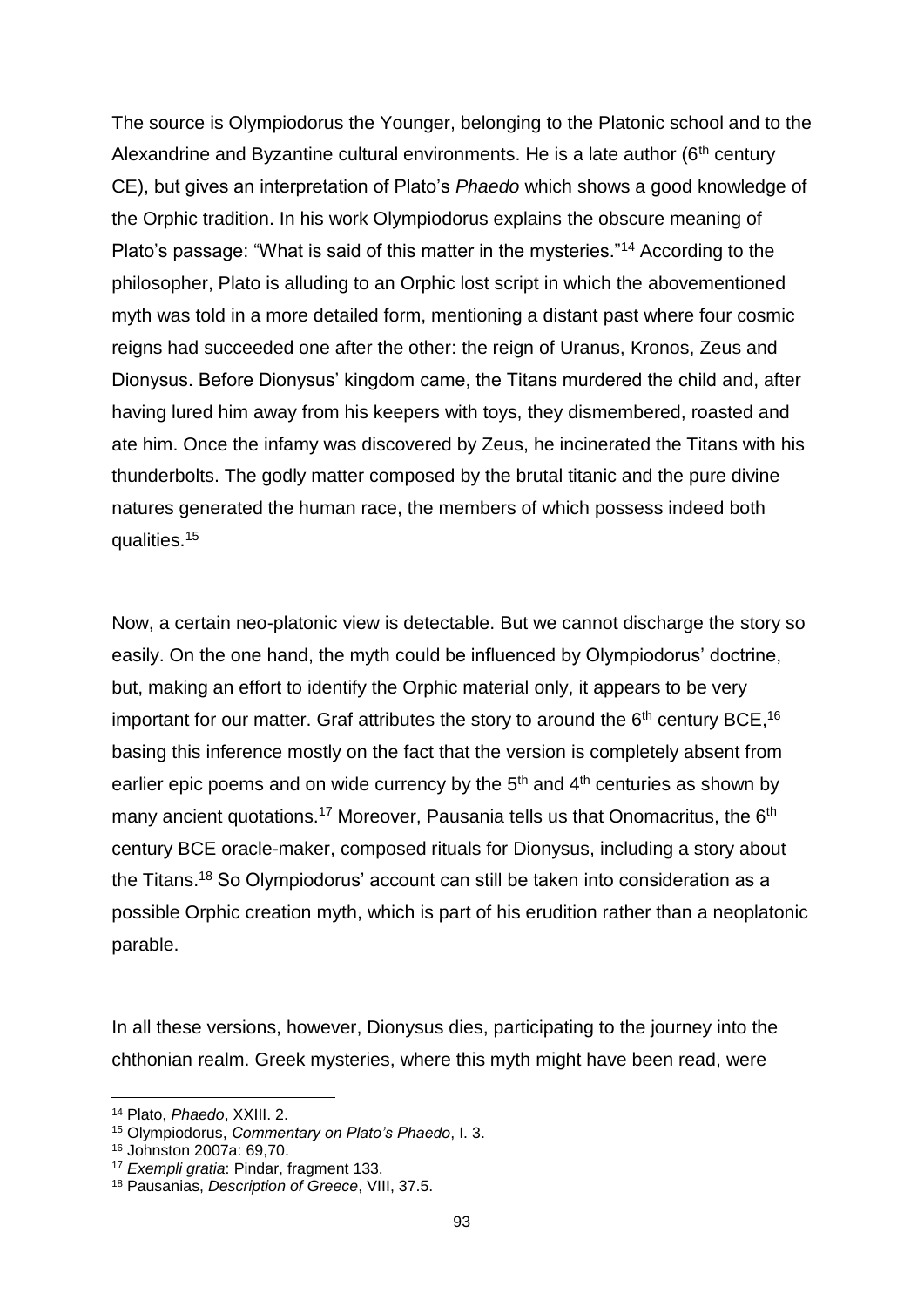fundamentally a personal choice of the believer, who decided to shift his faith from a common and public dimension to a selected and private one, expecting a gain of some sort, as reminded by Cicero's saying that at Eleusis (hometown of the highly famous Demeter's mysteries) people were shown how to die with better hopes.<sup>19</sup> As Burkert points out, mystery cults provided two main rewards: cures and immunisations for this life and quarantees of bliss after death.<sup>20</sup> Dionysian mysteries are not incompatible with this theory. In fact the Orphic myth of Dionysus puts human nature in a double-featured existence and connects it to a more complex vision of the afterlife.

Mysteries probably symbolised a spiritual training which gave the initiates the status and knowledge necessary to reach that precise area of the underworld where bliss was acquired. It is a sort of apotropaic magic, a ritual to prepare the soul for her ineluctable journey. If we look at some frescoes in the Villa of the Mysteries in Pompeii, which extraordinarily preserved several scenes of mystery rites in the act of being performed,<sup>21</sup> that during the initiation ceremony something was read. According to Herodotus, indeed, mysteries were supposed to have a *hieros logos*, a sacred tale.<sup>22</sup>

We lost the content of these tales, could the tale read during the Orphic Mysteries be that of the slain Dionysus? The story itself is probably not the central revelation of the mystery, but it helped the initiate to sympathize with a dimension of sufferance and final relief, firstly experienced by the god, in order to induce a catharsis and renew faith into an exclusive afterlife.<sup>23</sup> The figure of Dionysus killed by the Titans and generating with them humanity lays the basics of men's redemption, promising salvation for those who purify themselves from the titanic brutality of their natures. Seaford points out that Dionysus acted like a conjunction ring between this world and

<sup>19</sup> Cicero, *On the laws*, II, 36.

<sup>20</sup> Burkert 1987: 23.

<sup>&</sup>lt;sup>21</sup> For the relative iconographic material see Sauron 2010.

<sup>22</sup> Herodotus, II, 51.

<sup>23</sup> Burkert 1987: 74.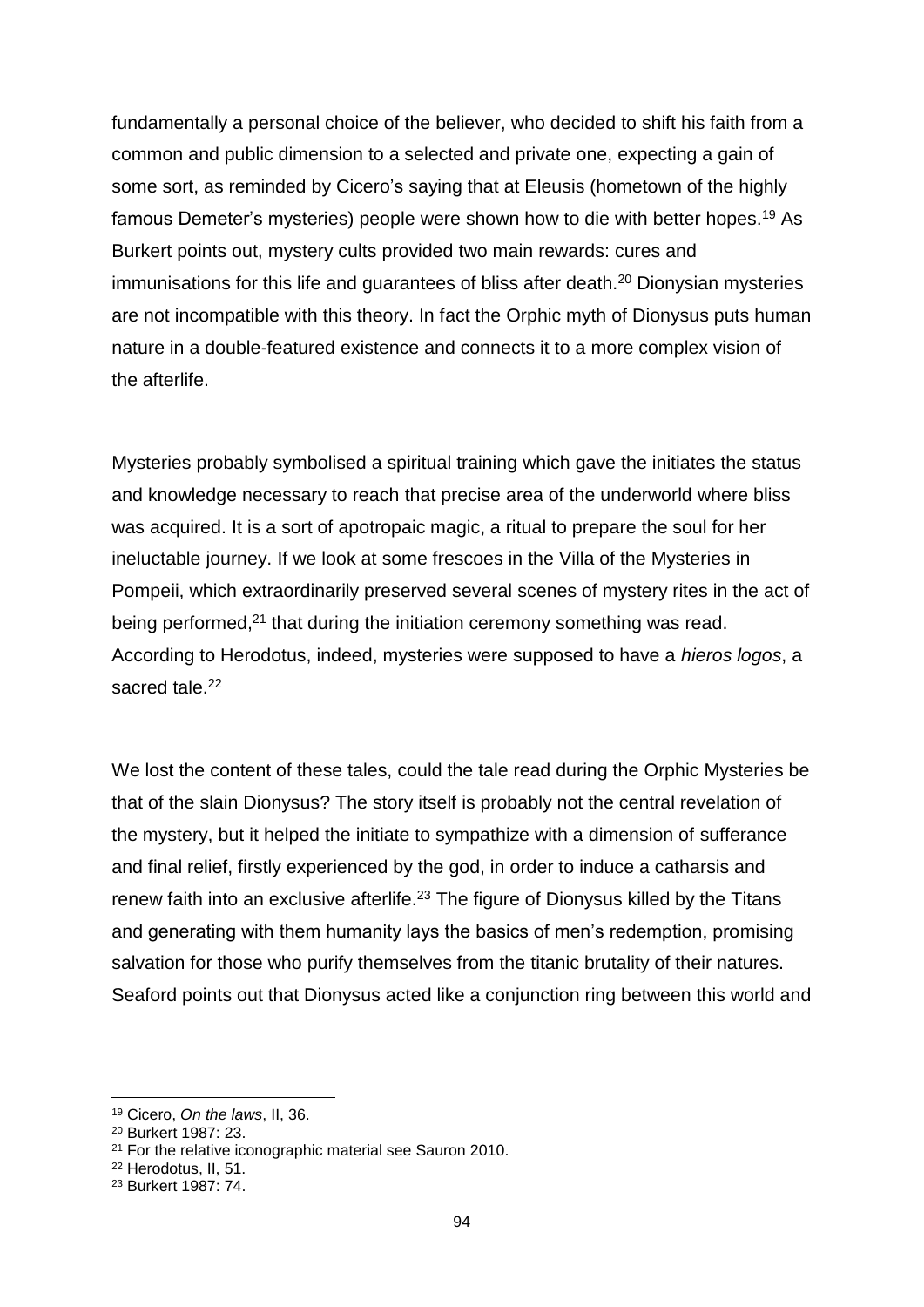the next, releasing his followers from sufferance in both, he was the most similar to men and he knew death.<sup>24</sup>

There is clear attempt to disengage a mystery cult from geographical boundaries and cities: the story of the slain godchild does not specify any particular human place in which the murder was perpetrated; this made it suitable for a widespread worshipping unrelated to the prestige of individual cities, such as Eleusis, and released the faithful from any pilgrimage. Moreover this translocal nature of the myth gives it an ecumenical value, with itinerant priests travelling all over the Greekcultured countries and promoting their doctrine with no limits.<sup>25</sup>

The whole myth is presented as a flawed sacrifice, the Titans dismember and cook Dionysus as if he were an animal. This generates a blame (for both the Titans and their descendents), a corruption, a sort of original sin that was the cause of human suffering. The story then was managed to fit the pre-existing epic, explaining exactly how the fifth race of the humans came to existence, an episode on which Hesiod had not given any clue.<sup>26</sup> Yet it clearly linked human mortality with Dionysus' claim to be both a conqueror of death and an eschatological figure destined to redeem men in the afterlife.<sup>27</sup> As such, the possibility that the Mycenaean Dionysus (dying and ruling over the dead like a Greek Osiris)<sup>28</sup> was in fact a chthonian god representing the original ruler of the underworld becomes quite plausible.

Unsurprisingly, the chthonic implications of the Dionysian festival of the Anthesteria, which took place in the polis-based Greece emerging from the EIA, consisted of three days, each bearing the name of a ceramic vessel: *Pithoigia*, "The jar opening", *Choai*, "The jugs", and *Khytroi* "The water jugs". It was supposed to be a celebration for the opening of the jars containing new wine, and wine was indeed one of the

<sup>24</sup> Seaford 2006: 84.

<sup>25</sup> Seaford 2006: 86.

<sup>26</sup> Hesiod, *Works and days*, II 179-200.

<sup>27</sup> Johnston 2007a: 88-92.

<sup>28</sup> The myth is fragmentary in both the *Pyramid Texts* (spells 218, 364, 477, 532) and in the *Great Hymn to* Osiris carved on the 18<sup>th</sup> dynasty stele of Amenmose, our best witness remains the late story written by Plutarch, *Moralia*, V.24.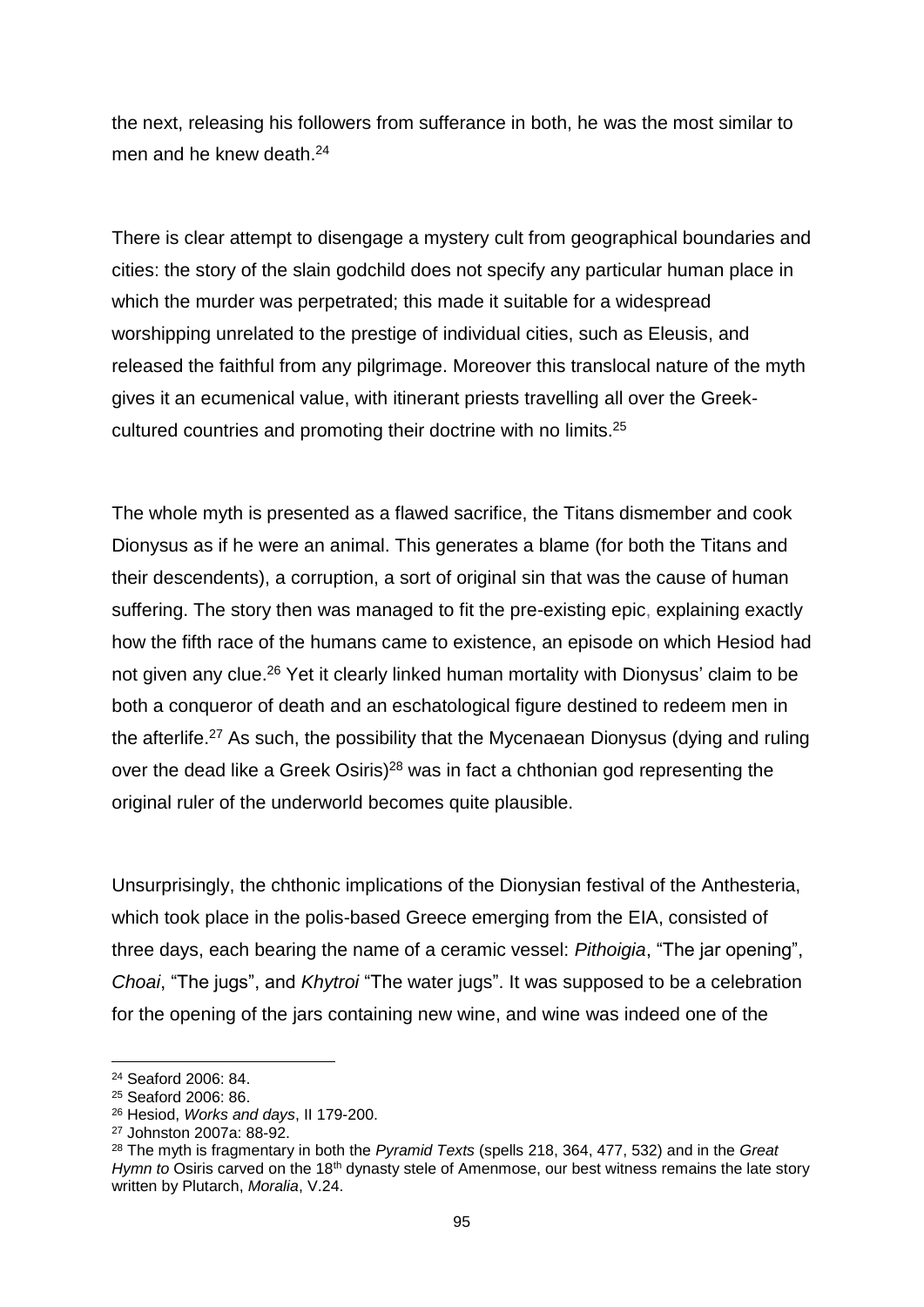essentials of the festival.<sup>29</sup> But in this case, it was not intended as a beverage for human enjoyment only: on *Pithoigia,* the god Dionysus was said to have reached Athens on a black (pitched) ship, $30$  coming from a sea that in Homer was indeed wine-dark. Harrison connected indeed the *pithoi* which named the first day with the archaic practice of *enchytrismos* that implied the dead or their cremated remains to be buried inside *pithoi* (due to their big size and large mouth).<sup>31</sup> Thus, if we think of the Dionysian myth, we could intend wine as a divine underworld liquid that came out from burial places and brought pollution to the living, unless purified by appropriate rites. On the second day, *Choai*, the souls of the dead were deemed to be free to roam along the city streets and, to avoid their pollution, the temples remained closed and people chewed blackthorn as a protection against ghosts, anointing their house doors with pitch for the same reason. $32$  On the third day the ghosts were guided back to their realm by another chthonian figure, Hermes Psychopompos, to whom a soup (in deep bowls?) of all the pulses available (*panspermia*), was prepared for feeding the dead before their re-descent into Hades.<sup>33</sup> There is no religious festival known to us in the transition between the LBA and the EIA which can relate to Anthesteria. But it is also true that we do not have enough data about the rituals connected to the dead occurring in those periods, apart from the mourning and the procession to the grave rarely shown by vases. If not as the very same festival, at least as a ritual holding the same nucleus of beliefs, Anthesteria could have well occurred before. The Dionysus proposed by the festival is after all an ancestral and unusual one, quite anachronistic in classical times. He must have been recalled by older traditions.

It is also incorrect to state that there are no burial practices during the transition to the Greek EIA which can relate to this tradition. In fact the cultic value of wine as a liquid linked to the realm of the dead and to the ancestral Dionysus appears even more evident if we recall the fact that in the Greek afterlife the souls are said to be thirsty,  $34$  and as soon as they drink from the river Lethe, they lose also their memory.

1

<sup>33</sup> Parker 2005: 294, 295.

<sup>29</sup> Parker 2005: 296.

<sup>30</sup> Hermippus, *The basket*-bearers, fr. 63.

<sup>31</sup> Harrison 1991: 47.

<sup>32</sup> Photius, fr. M 439.

 $34$  This connection between thirsty souls and vessels in tombs had already been introduced by Immerwahr 1971: 105, Vermeule 1979: 57 and recently discussed in detail by Gallou 2005: 276-286.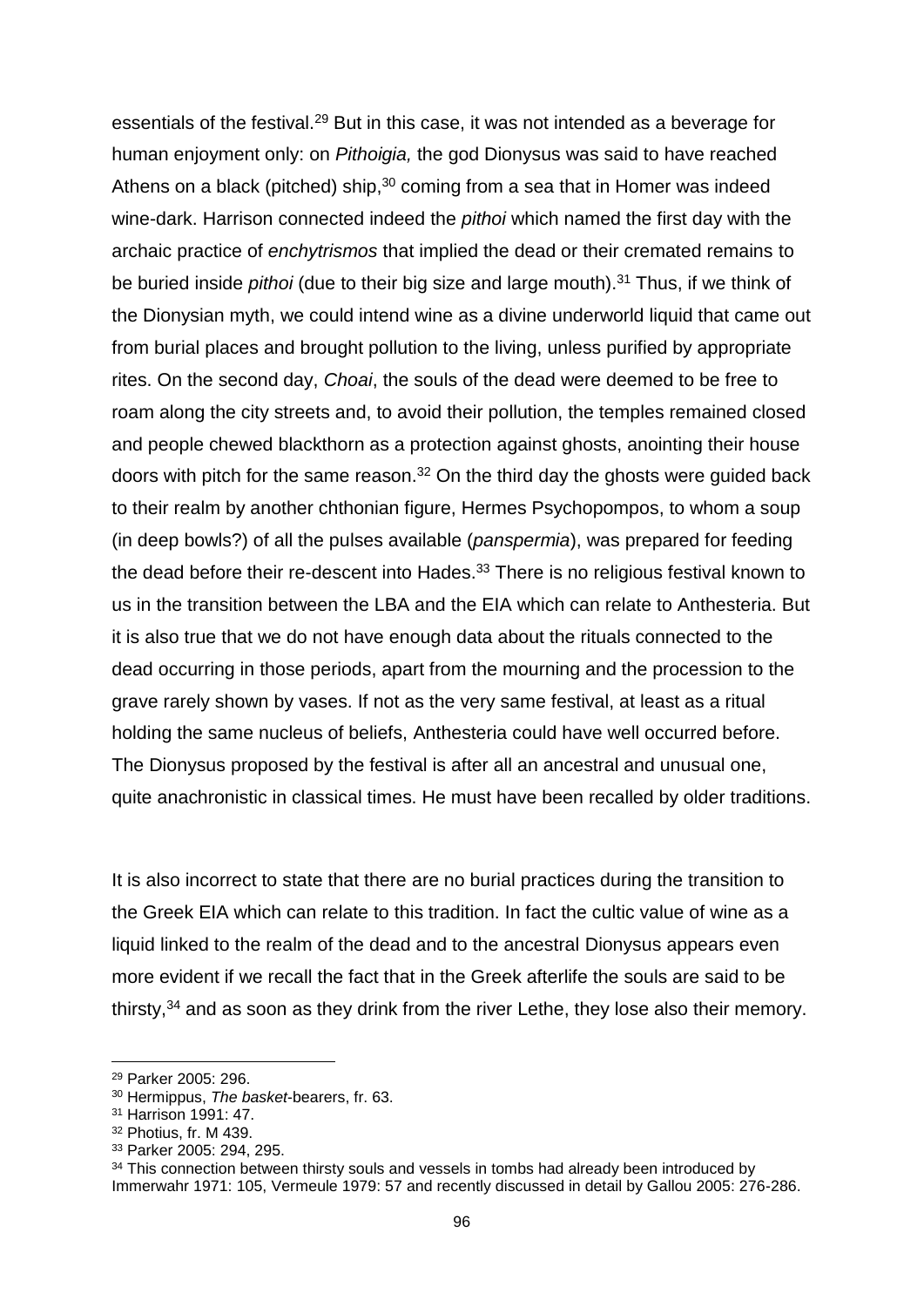Odysseus had to sacrifice a goat to be able to talk to them, because only by drinking blood the spirits of the dead could apparently reacquire their strength and wits.<sup>35</sup> Moreover, wine and blood can share the same colour, and the power of the beverage to affect one's wits was not a mystery. Therefore, an acceptable theory about the function of the drinking vessels offered in tombs might individuate them as ritual provision of wine as a mock-blood, either to supply the perennial thirst of the dead in the underworld or to keep them with enough 'wits' to avoid the dangers of their mysterious journey in the underworld.

Of course, in this case, the more wine containers available (especially within reused tombs) in a burial place, the longer the beneficial effects on the dead. This initial belief, proper of the Mycenaean and LH IIIC periods, might have faded during the PG, when cremation included a different and more direct way to reach the final destination. Therefore Dionysus did have a recognized connection with the underworld, even outside the Orphic circle. This is the message hidden in the Anthesteria: the original Dionysus was very close to the one described by the aforementioned *Derveni papyrus*.

#### **The golden instructions of Dionysus**

Together with some far and very simply incised 5<sup>th</sup> century bone plaques found in 1951 in the Greek colony of Olbia (Ukraine),<sup>36</sup> bearing both the names of Dionysus and the Orphics, the golden leaves of the dead are an ulterior and more exhaustive clue for our reconstruction. They are grave goods found in several burial sites of the 4<sup>th</sup> and 3<sup>rd</sup> century BCE Greece, at Pharsalos (Thessaly), Eleutherna and Sfakaki (Crete), Hipponion and Petelia (Greater Greece) and all of them give back a complete text.<sup>37</sup>

These objects were found laying on the chest of the dead, in some cases covering their mouths. What is the message they carried? The standardised formula, which is the same (with small variants and abbreviations) in all the geographical areas in

<sup>35</sup> Homer, *Odyssey*, X, v. 135 ff.

<sup>36</sup> The texts are now published in the *OF* 463, 464, 465, see Rusyaeva 1978: 87-104.

<sup>37</sup> Also reported in *OF* 32.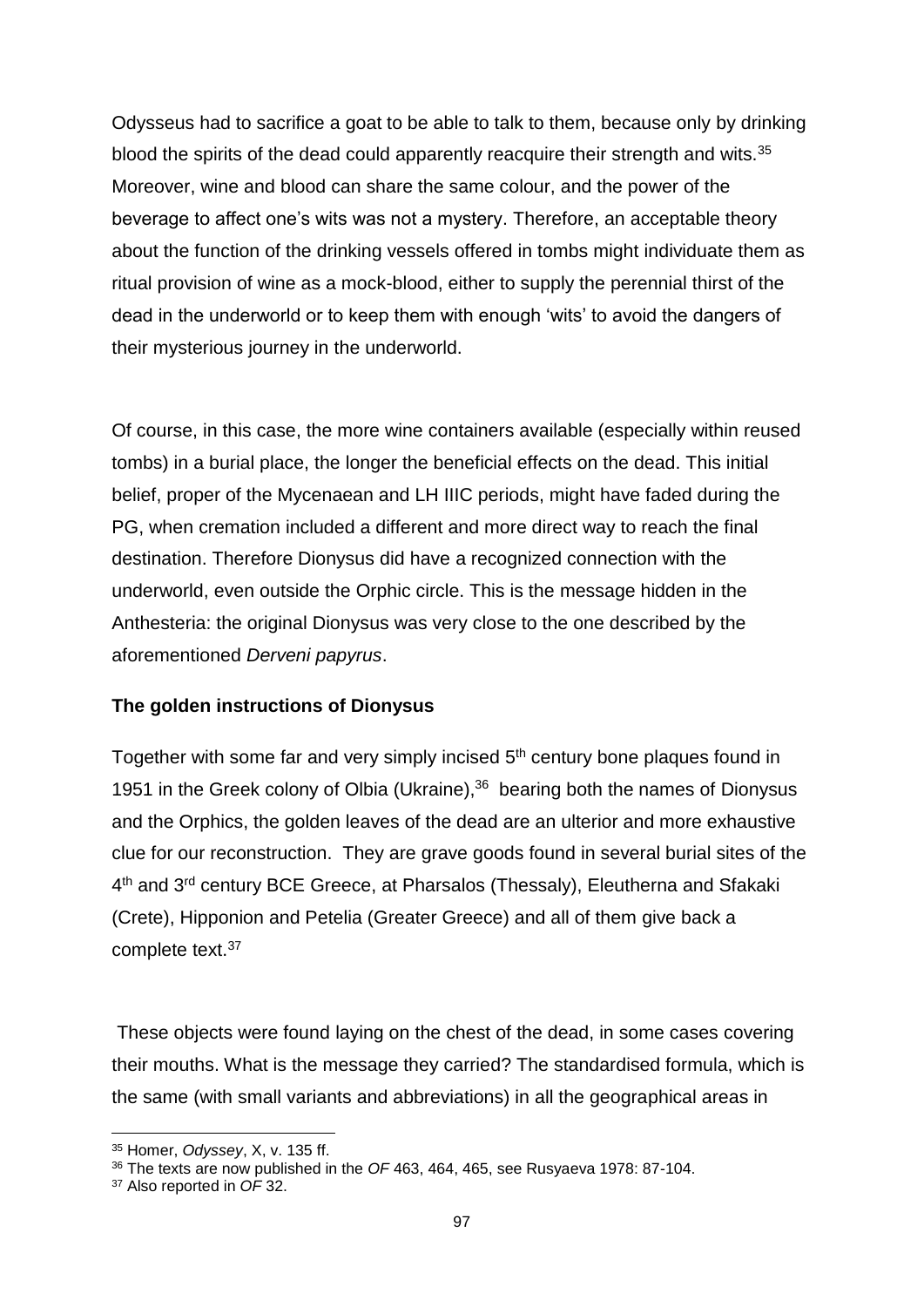which such golden leaves were discovered, appears to convey instructions to orientate the dead souls within the chthonian regions, reaching the realm of bliss. Let us analyze one of the longest texts, from Magna Graecia; the leaf reads as follows: 38

"This is the work of memory when you are about to die Down to the well built house of Hades. There is a spring at the right side And standing by it a white cypress. Descending to it, the souls of the dead refresh themselves. Do not even go near this spring! Ahead you will find from the lake of memory, Cold water pouring forth; there are guards before it. They will ask you with astute wisdom, What you are seeking in the darkness of murky Hades, Say "I am son of Earth and Starry Sky I am parched with thirst and I am dying; but quickly grant me Cold water from the lake of memory to drink" And they will announce you to the Chthonian King And they will grant you to drink from the lake of memory And you too, having drunk, will go along the sacred road on which other Glorious initiates and bacchoi travel." 39

According to Cole, the underworld had assumed during the Archaic age traits similar to the human one; with a proper geography and social stratifications no longer connected with prestige, but with behavior during life.<sup>40</sup> These lines were then meant for initiates in the Bacchic mysteries and make us acquainted with a precise map of a multidimensional underworld. Tartaros was the underworld region in which

<sup>1</sup> <sup>38</sup> Translated by Graf in Graf, Johnston 2007.

<sup>39</sup> OF, 487.

<sup>40</sup> Cole 2003: 193.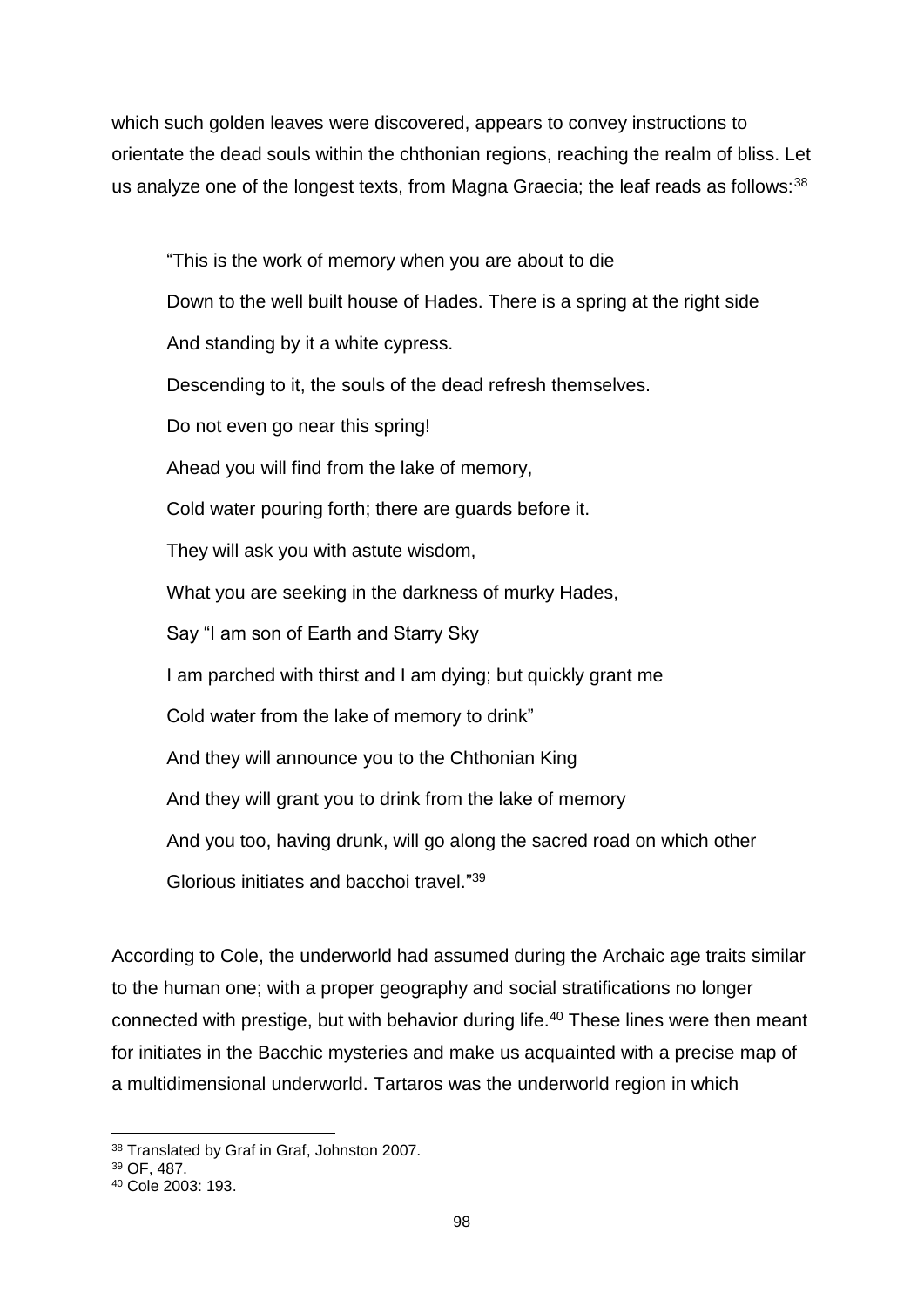misbehaving gods and people were punished, Elysium was the region of bliss. And in-between was an empty region where dead souls roamed with no memory or strength.<sup>41</sup> It is important to notice that  $5<sup>th</sup>$  and  $4<sup>th</sup>$  century BCE Greek literature always refers to Hades as a kingdom and not as a god; the same applies to the name Plouton, possibly an epithet for Hades.<sup>42</sup> Whatever the truth behind the chthonian ruler, it is also true that Dionysus is never mentioned directly as such. A chthonian king is mentioned in the golden leaf mentioned above, but with no name. If the mention of the bacchoi initiates is not a crucial proof, it still allows us to infer that, if the golden leaves had an Orphic connection, the chthonian king could have been Dionysus.

As already explained, in Greek afterlife the souls are said to be thirsty, and as soon as they drank from the Lethe they also lose their memories. In the golden leaves the dead are thirsty as well, but the formula they have learnt suggests them how to proceed: the first spring they find, marked by a white cypress, is Lethe. Its water provokes oblivion so that its incautious drinker can no longer find the path to beatitude. We could say he/she cannot live a new life. But the initiate knows what to do and proceeds towards the second spring, Mnemosyne, whose waters leave memories unaffected. However, two guardians will try to hinder him with questions about his presence there. The initiate then was supposed to say: "I am the son of Earth and Starry Sky" and the guardians would let him pass and reach the final stage of his journey.

Now, this instructions were maybe what a fragment of Aristotle says to be the secret and exclusive knowledge that set initiates apart from normal people:<sup>43</sup> "cheats", as Cole calls them, to overcome Hades' regulations.<sup>44</sup> As Burkert points out, the passage stating a kinship between the initiate and the starry sky is part of the revelation of the mystery, a generation myth seeing men in a sort of communion with the gods.<sup>45</sup> It implies the discovery of a story in which man descended from the gods.

<sup>41</sup> Garland 2011: 52.

<sup>42</sup> Garland 2011: 52.

<sup>43</sup> *Aristotelis Qui Ferebantur Librorum Fragmenta*, fr. 15.

<sup>44</sup> Cole 2003: 208.

<sup>45</sup> Burkert 1987: 77.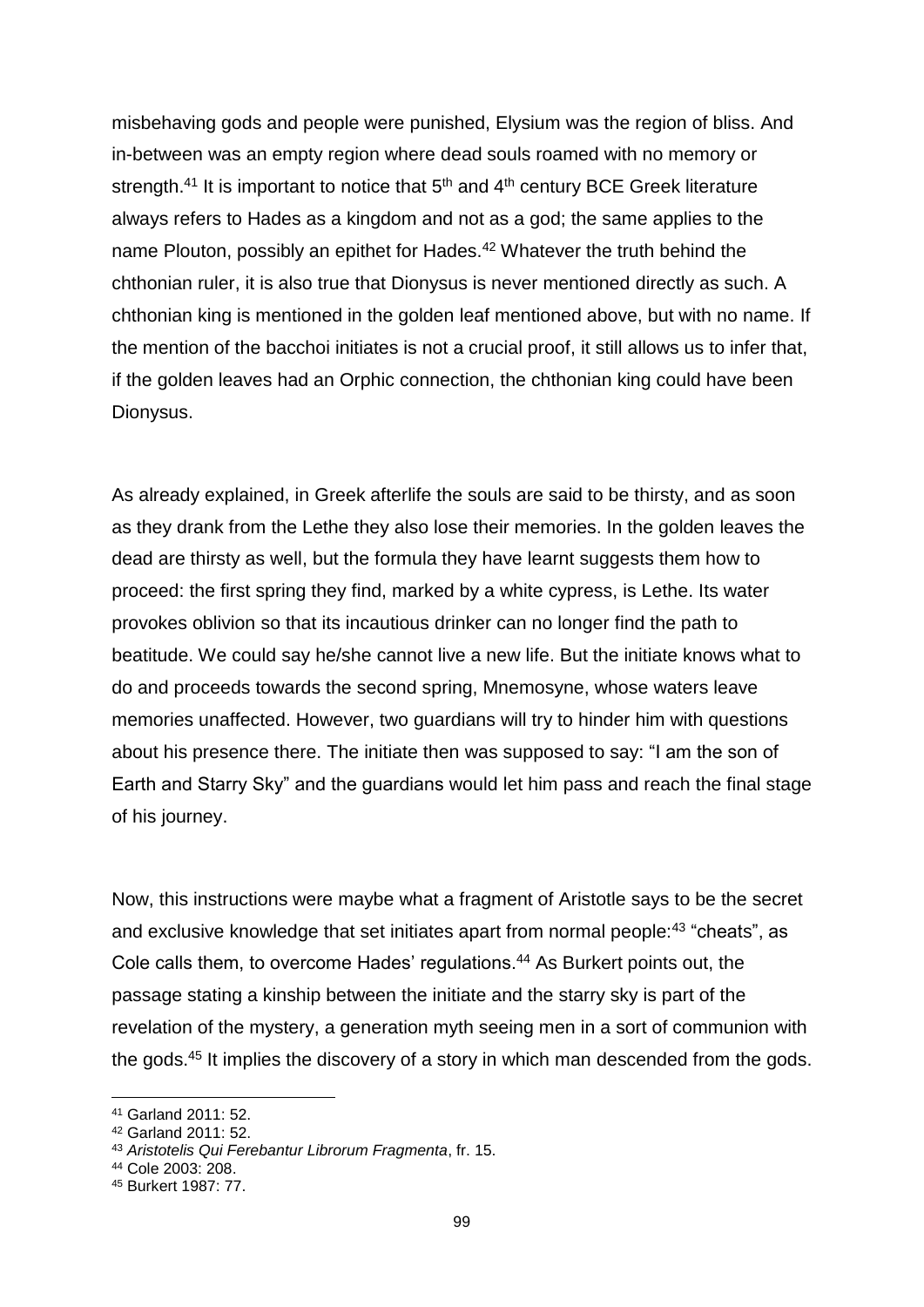It would be more sensible then to allow a Mycenaean god of the underworld to manage also the superintendence of a cultic beverage like wine, a liquid as coloured as the waters of the underworld and which had the power to alter the state of one's mind. This is perhaps the reason why somewhere in the EIA the separation between Hades and Dionysus occurred, assigning the powers of wine to another god who later syncretised with the name of Dionysus, not bringing with him the funerary side of it.

#### **Hades and Dionysus**

Some, like Miller, have already described the psychological and philosophical meanings of the interdependence between Hades and Dionysus expressed in the classical period.<sup>46</sup> Nevertheless, this paper would like to imply a deeper syncretism. The Mycenaean pantheon included Dionysus, and we have exposed the tale circulating in the mystery cults of the classical period, fostering the subterranean belief about the existence of a complex eschatology in which human beings, descending from both a god and the titans, inherited the divine nature allowing them to safely cross the realm of the dead. This Orphic Dionysus was born twice as well! The fact Hesiod does not mention this version is a hard obstacle to our reconnection of the myth to the EIA and even more to the original role of Dionysus in the BA. And yet epigraphic documents like the  $7<sup>th</sup>$  century bone plaques in the Milesian colony of Olbia, in the Black Sea, already offer a connection between Dionysus and the Orphics. The golden leaves in the Greek burials confirm the role of Dionysus in bridging this life and the other, suggesting that he was also responsible for the dead.

Eraclitus had stated in a well-known fragment that Hades and Dionysus were one and the same.<sup>47</sup> In fact Hades (Greek *Ἅιδης*) just meant "the invisible", and always occurred in Homer in genitive case, "of Hades", "of the invisible [realm]". It later became an epithet of the god, together with many others: Plouton, "the wealthy one"; Polydectes, "the receiver of many"; Clymenus, "the illustrious", and Eubulos "the good advisor", the latter also including Dionysus, defined as Eubuleus in the

<sup>46</sup> Miller 1978.

<sup>47</sup> "...*ὡυτὸς δὲ Ἀίδης καὶ Διόνυσος"* Eraclitus, fr. 15DK.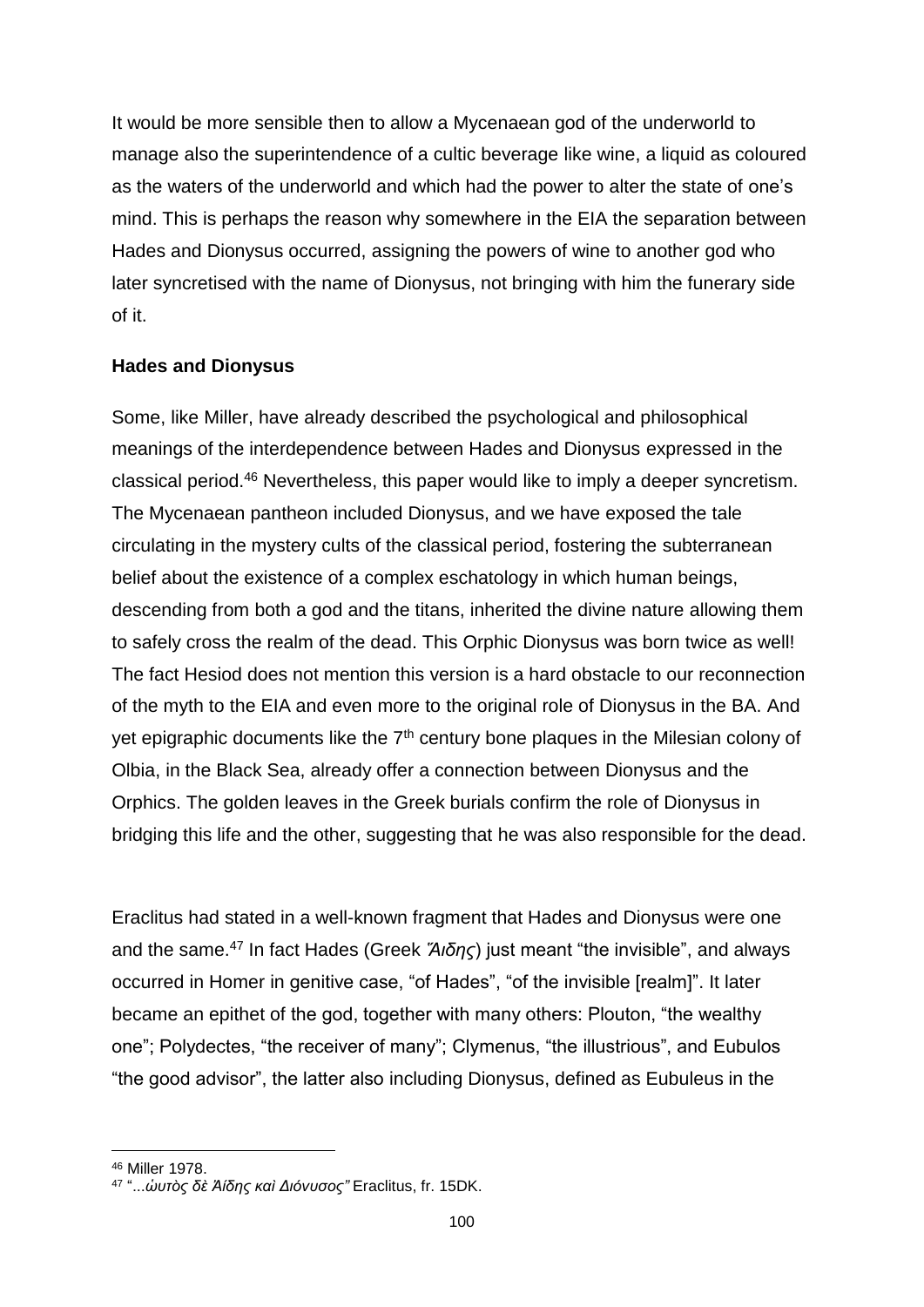Orphic Hymns. <sup>48</sup> What if among all these epithets even Hades were just a nickname? The homonymy between the god and the place must have occurred somewhere in the EIA, during the complex transformations taking place in the Aegean. Somehow we may infer that new commercial and colonial contacts during the Geometric period (perhaps earlier, judging by Semele's presence in Hesiod's poem), started to provide some Greek communities new gods, who attracted Dionysus into their own religious sphere, according to his several powers and symbols.

Perhaps at this point Iakkos (Bacchus), whose name is often attributed to Dionysus (who runs the bacchanals), starts now to draw the original god of the dead into his dimension of frenzy and divine madness which will remain attached to the god from the Archaic period onwards. In this perspective, however provocative, the story so far would propose a Mycenaean Dionysus who was the god of the underworld and during the transition between the LBA and the EIA was separated in two different cults. One assimilated to the Eleusinian 'Iakkos' and the other, closer to the original, kept alive by the Orphic mysteries and hidden by the nickname of Hades. The second is not invisible in Greek society, I have pointed out its presence in the Anthesteria where he unleashes the dead on earth for three days. And I have shown mention of Dionysus, the Orphic and Bacchic initiates in the bone plaques of the Black Sea and several funerary golden leaves found in Greece and Southern Italy.

## **Conclusions**

Both historically and archaeologically there are undeniable signs of a different cult of the god Dionysus in the Archaic and Classical periods. The tale exposed by the *Derveni papyrus* tells of a Dionysus who is son of Zeus and Persephone, killed by the Titans and ruling the other world as a god of the dead. His physical remains gave birth to humanity, which is therefore divine and as such can count on Dionysus to reach bliss after death. This story was probably read during the Orphic mystery cults and kept alive by their initiates. It can be detected in some formulae written on plaques and golden leaves providing the way to escape the dangers of the kingdom of Hades.

<sup>48</sup> Orphic Hymns, XXX, 1-3, 6,7.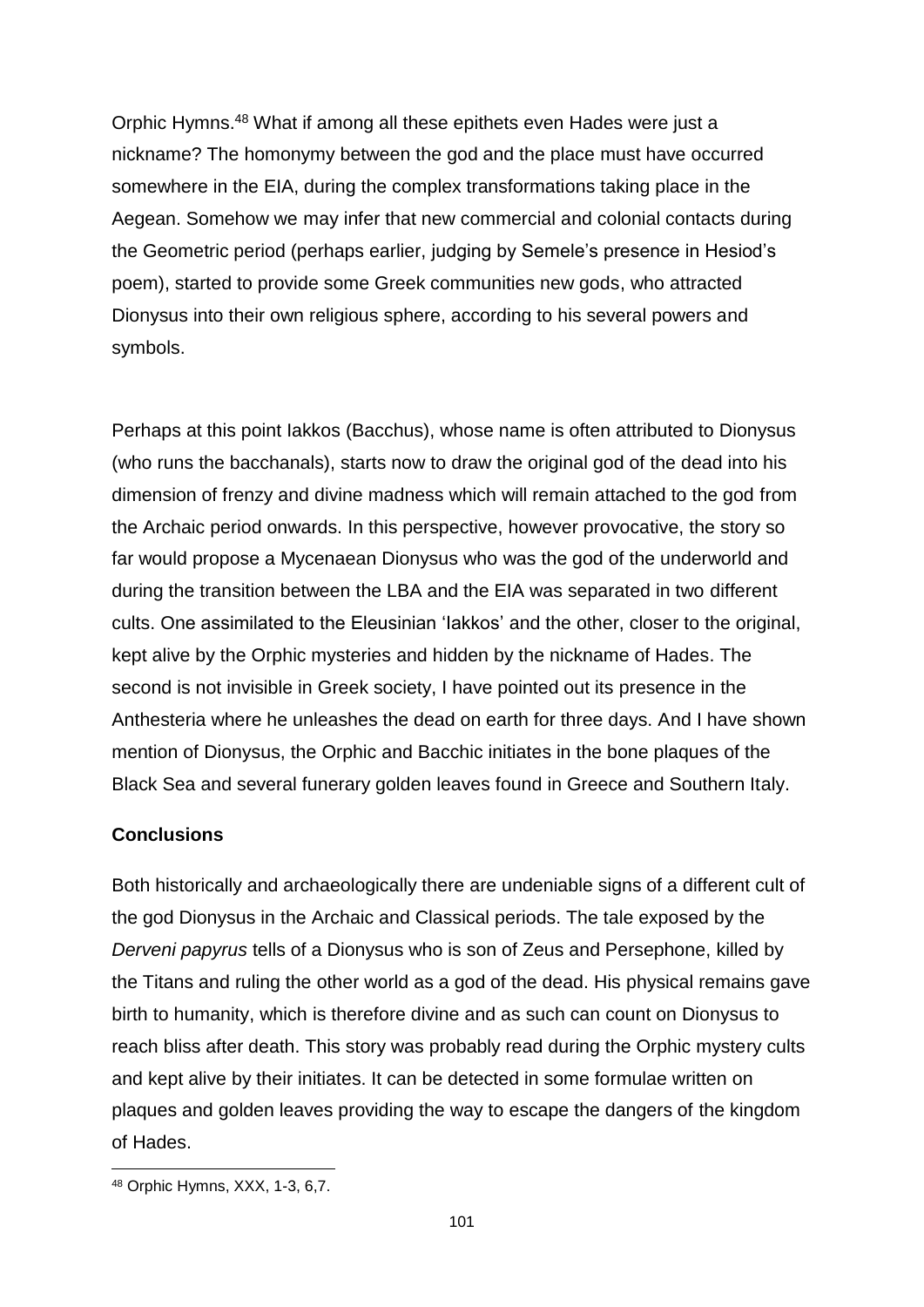All leads us to think that Dionysus, whose name appears in a Linear B text, could have been before the EIA an ancient god of the dead, later syncretised with the god Lakkos and turned into the god of frenzy and wine, while his chthonian version was assimilated with the name of the underworld itself, thus becoming Hades. Whatever the events behind the evolution of this ambivalent character may turn out to be, more studies on Dionysus' funerary connection will most likely help clarify the function that the Mycenaean pantheon had for the early Greek society.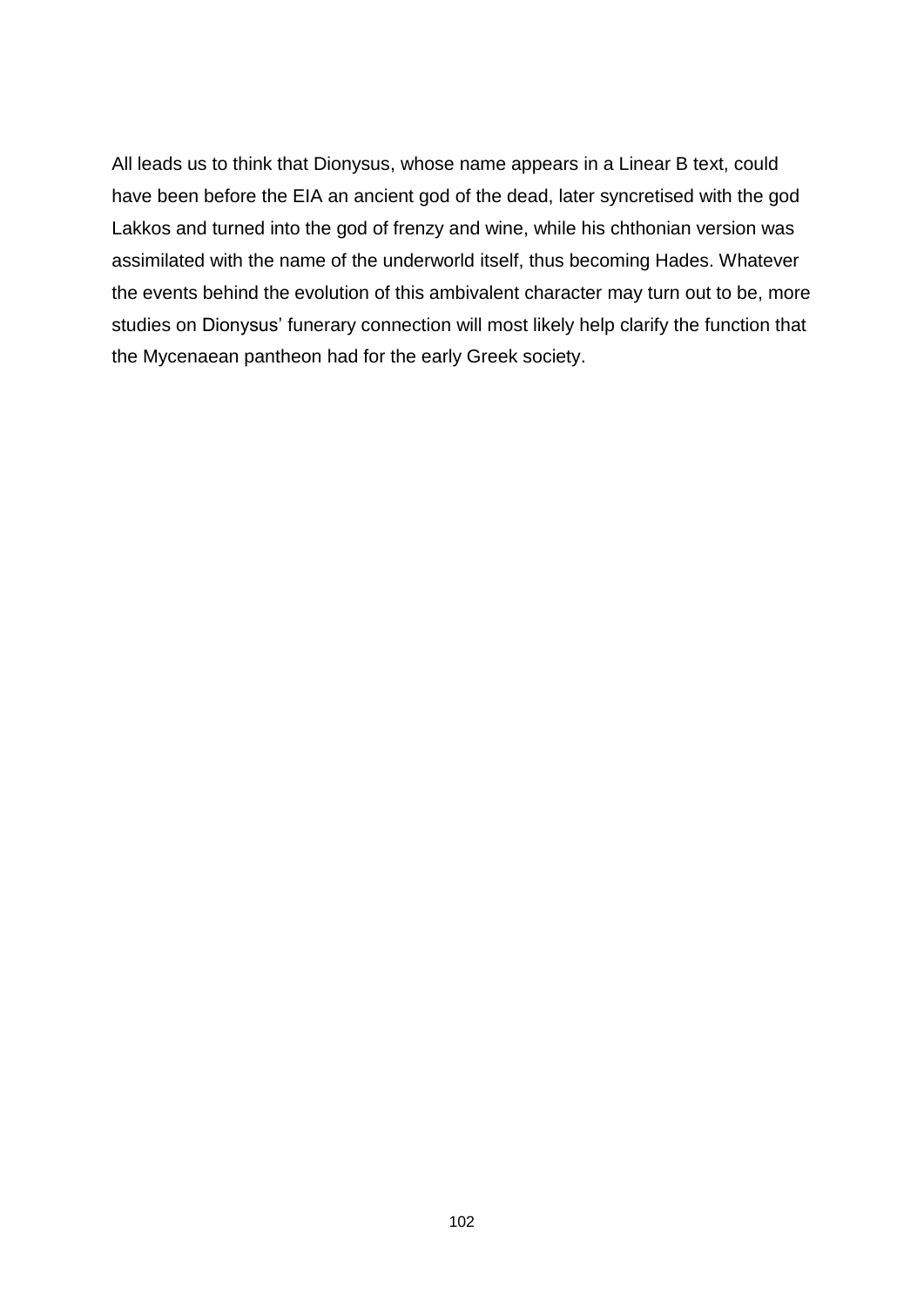## **Chronology Acronyms**

BA: Bronze Age. EBA: Early Bronze Age. EIA: Early Iron Age. LBA: Late Bronze Age. LH: Late Helladic.

### **Journal Abbreviations**

BAR: British Archaeological Reports, Oxford, 1974.

CAF : *Comicorum Atticorum Fragmenta,* Leipzig, 1880.

DK: Diels-Kranz, *Die Fragmente der Vorsokratiker*, Wiesbaden-Biebrich/Nassau,

1848.

IG: *Inscriptiones Grecae*, Berlin, 1873.

FrHG: *Fragmenta Historicorum Graecorum*, Paris, 1849.

JAAR: *Journal of the American Academy of Religion*, Oxford, 1933.

JHS: *Journal of Hellenic Studies* Cambridge, 1880.

OF: *Orphicorum Fragmenta* Berlin, 1922.

SEG : *Supplementum Epigraphicum Graecum*, Leiden, 1923.

Suda: Bekker, A.I. (ed), *Suidae Lexicon: ex recoginitione Immanuelis Bekkeri*, Berlin, 1854.

ZPE: *Zeitschrift für Papyrologie und Epigraphik,* Köln, 1967.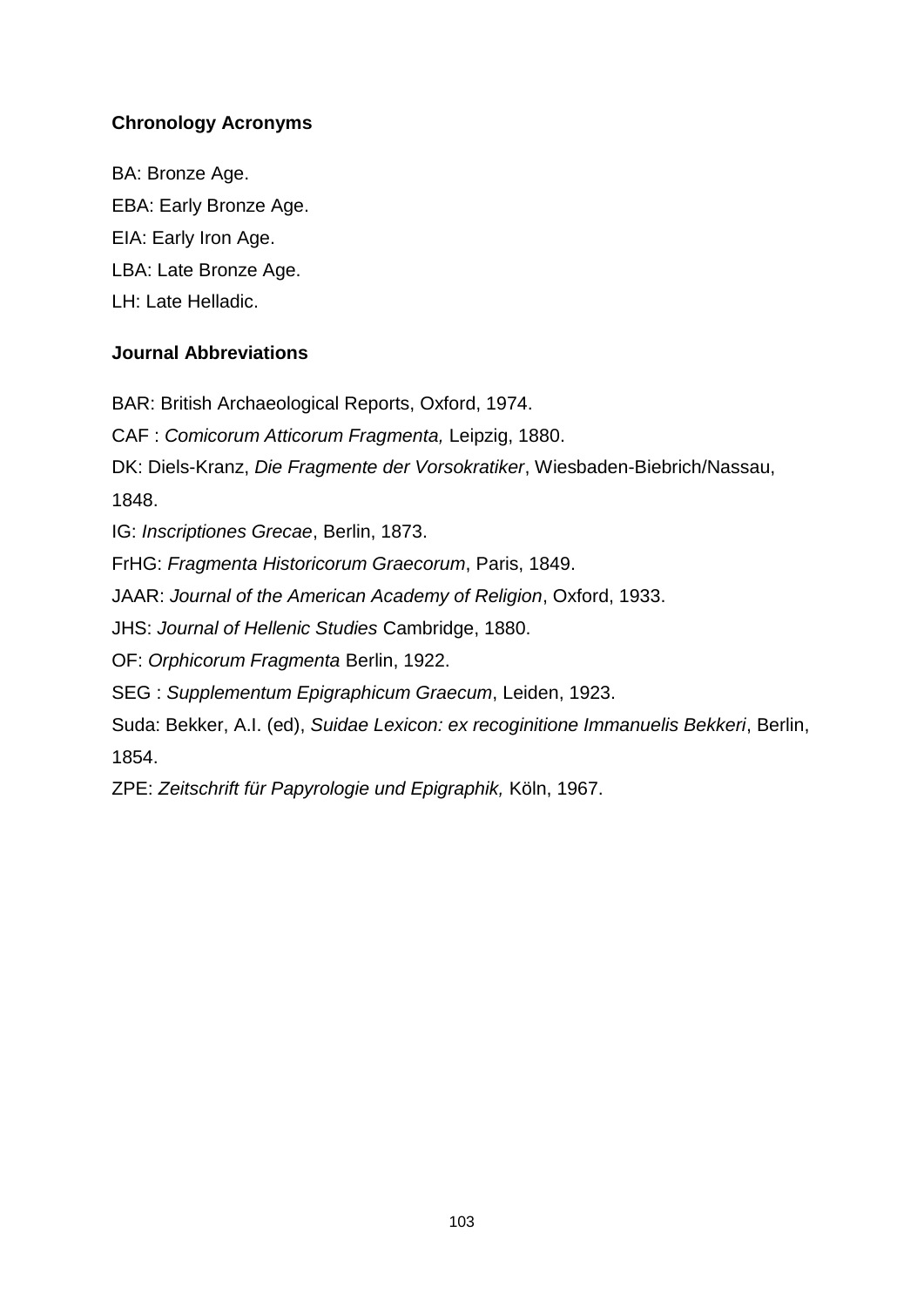### **Bibliography**

#### **Ancient Sources**

Aeschylus, *Prometheus Bound*, trans. A.H. Sommerstein (2009). In 'Persians. Seven against Thebes. Suppliants. Prometheus Bound**.**' Loeb Classical Library. Cambridge, MA: Harvard University Press.

Alcaeus, *Fragments*, trans. D.A. Campbell (1982). In 'Greek Lyric.' Loeb Classical Library. Cambridge, MA: Harvard University Press.

Apollonius Rhodius, *Argonautica*, trans. W.H. Race (2009). Loeb Classical Library. Cambridge, Mass.; London: Harvard University Press.

Aristophanes, *Acharnians*, trans. J. Henderson (1998). In 'Aristophanes: Acharnians, Knights'. Loeb Classical Library. Cambridge, MA: Harvard University Press.

Aristophanes, *Frogs*, trans. J. Henderson (2002). Loeb Classical Library. Cambridge, Mass. [u.a.]: Harvard Univ. Press.

Aristophanes, *Peace*, trans. J. Henderson (1998). In 'Aristophanes. II, Clouds, Wasps, Peace'. Loeb Classical Library. Cambridge, Mass: Harvard University Press.

Aristotle, *Aristotelis Qui Ferebantur Librorum Fragmenta*, trans. V. Rose (1886). Lipsiae: Bibliotheca scriptorum Graecorum et Romanorum Teubneriana.

Aristotle, *Athenian Constitution*, trans. H. Rackham (1935). In 'Athenian constitution; Eudemian ethics; Virtues and vices'. Loeb Classical Library. Cambridge, MA: Harvard University Press.

Aristotle, *Metaphysics*, trans. H. Tredennick and G. C. Armstrong (1935). Loeb Classical Library. London: W. Heinemann; New York: G.P. Putnam's Sons.

Cicero, *On the laws*, trans. C.W. Keyes (1928). In 'On the Republic. On the Laws.' Loeb Classical Library. Cambridge, MA: Harvard University Press.

Cicero, *On the nature of the gods*, trans. H. Rackham (1933). In 'On the Nature of the Gods. Academics.' Loeb Classical Library. Cambridge, MA: Harvard University Press.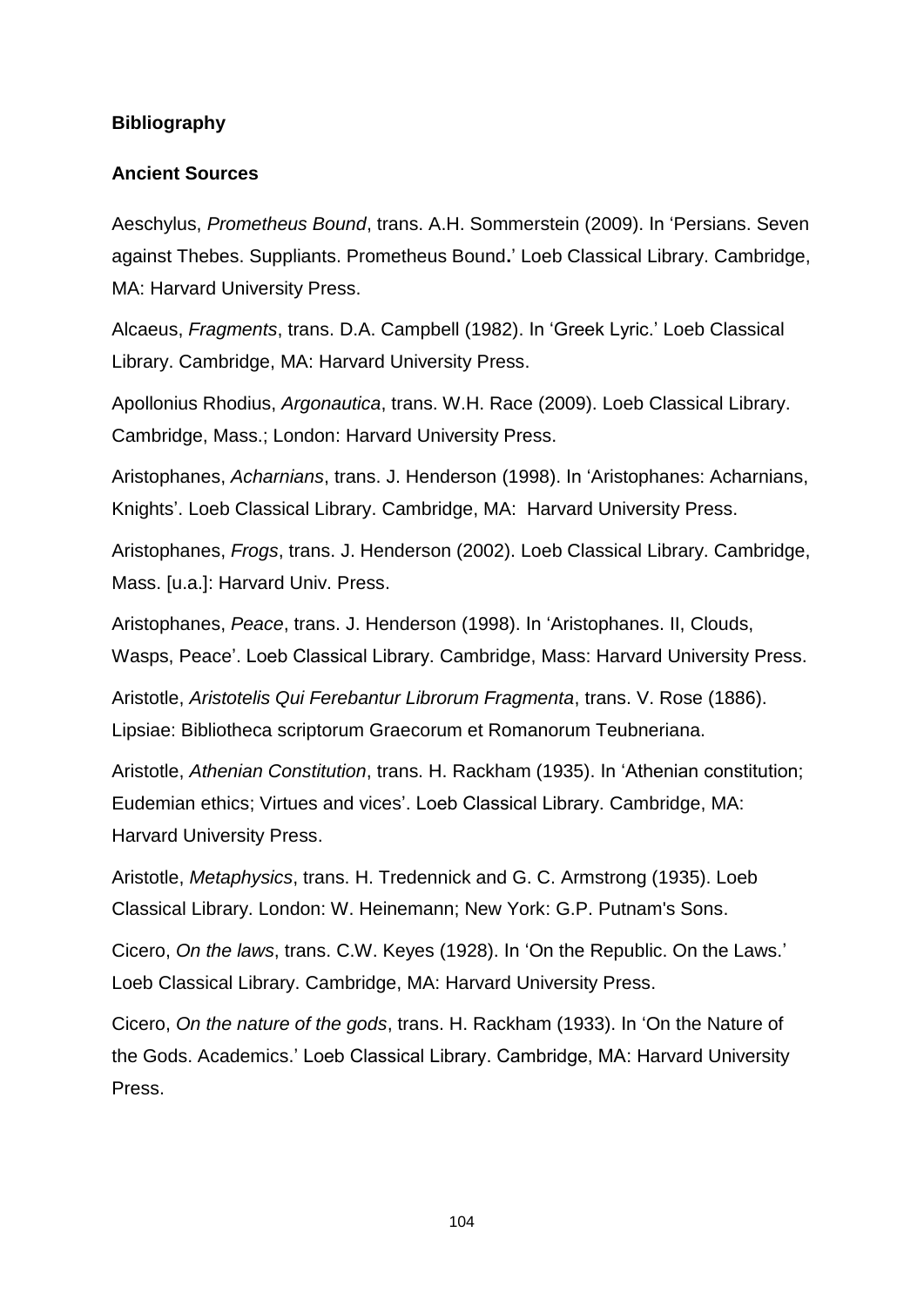Clement of Alexandria, *The exhortation to the Greeks*, trans. G.W. Butterworth (1919). Loeb Classical Library. London: W. Heinemann ; New York: G.P. Putnam's Sons ; Cambridge, Mass.: Harvard University Press.

Demosthenes, *Orations*, trans. A.T. Murray (1964). Loeb Classical Library. Cambridge, Mass.: Harvard University Press.

*Derveni Papyrus*, Kouremenos, T., Parassoglou, G.M., Tsantsanoglou, K. (eds) (2006). Firenze: Leo S. Olschki Editore.

Dio Chrysostom, *Orations*, trans. E. J. Kenney and P.E. Easterling (1992). In D. A. Russell (ed) 'Dio Chrysostom Orations: 7, 12 and 36: No. VII, XII & XXXVI (Cambridge Studies in American Literature and Culture)'. Cambridge: Cambridge University Press.

Diodorus Siculus, *Library of History*, trans. C.H. Oldfather, C. L. Sherman; C. Bradford Welles; R. M Geer (1989). Loeb Classical Library. Cambridge, Mass.: Harvard Univ. Press; London: W. Heinemann.

Diogenes Laertius, *Lives of Eminent Philosophers*, trans. R.D. Hicks (1925). Loeb Classical Library. Cambridge, Mass.: Harvard University Press; London: W. Heinemann.

Euripides, *Bacchae*, trans. D. Kovacs (2003). In 'Bacchae. Iphigenia at Aulis. Rhesus.' Loeb Classical Library. Cambridge, MA: Harvard University Press.

Eusebius of Cesarea, *Ecclesiastical History*, trans. K. Lake (1926). Loeb Classical Library. Cambridge, Mass.: Harvard University Press.

Heraclitus, *Fragments*, trans. T. M. Robinson (1991) Toronto: University of Toronto Press. (see DK).

Hermippus, *The basket bearers*, trans. T. Kock (1880). In 'Comicorum atticorum fragmenta'. Lipsiae: Teubner. (see CAF).

Herodotus, *Histories*, trans. A.D. Godley (1990). Loeb Classical Library. Cambridge: Mass.: Harvard University Press.

Hesiod, *Theogony, Works and Days, Testimonia*, trans. G.W. Most (2007). Loeb Classical Library. Cambridge, MA: Harvard University Press.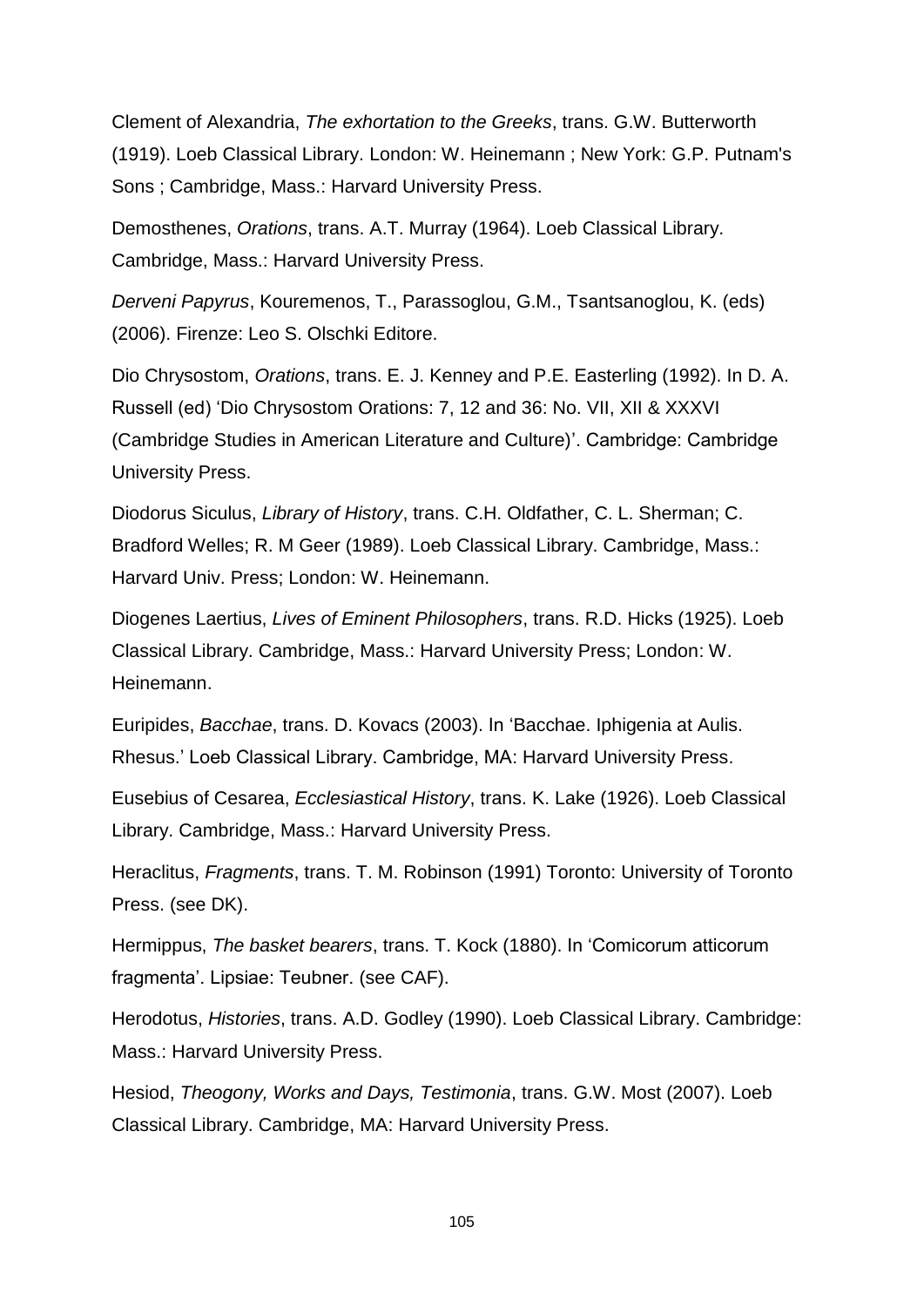Hippocrates, *Airs*, trans. W.H.S. Jones (1923). In 'Hippocrates'. Loeb Classical Library. Cambridge, Mass.: Harvard University Press; London: W. Heinemann.

Hipponax, *Fragments*, trans. D.E. Gerber (1999). In 'Greek iambic poetry: from the seventh to the fifth centuries BC'. Loeb Classical Library. Cambridge, Mass.: Harvard University Press.

Homer, *Iliad*, trans. A.T. Murray (1924). Loeb Classical Library. London: W. Heinemann; New York: G.P. Putnam's Sons.

Homer, *Odyssey*, trans. A.T. Murray (1919). Loeb Classical Library. London: W. Heinemann; New York: G.P. Putnam's Sons.

*Homeric Hymns*, trans. M.L. West (2003). Loeb Classical Library. Cambridge, Mass: Harvard University Press.

Nicolaus of Damascus, *Fragments*, trans. K. Muller (1969) Available at: [http://www.dfhg-](http://www.dfhg-project.org/DFHG/search.php?what=nicolaus#urn:lofts:fhg.3.nicolaus_damascenus)

[project.org/DFHG/search.php?what=nicolaus#urn:lofts:fhg.3.nicolaus\\_damascenus](http://www.dfhg-project.org/DFHG/search.php?what=nicolaus#urn:lofts:fhg.3.nicolaus_damascenus) (Accessed: February 2018). (see FrHG).

Nonnus of Panopolis, *Dionysiaca*, trans. W.H.D. Rouse (1940). Loeb Classical Library. Cambridge, Mass.: Harvard University Press; London, W. Heinemann.

Olympiodorus of Alexandria, *Commentary on Plato's Phaedo*, trans. L. G. Westerink, (2009). In 'The Greek commentaries on Plato's Phaedo. 1, Olympiodorus'. Dilton Marsh, Westbury: Prometheus Trust.

*Orphic Hymns*, trans. G. Faggin (1986). Roma : Asram Vidya.

Ovid, *Metamorphoses*, trans. F.J. Miller (1916). Loeb Classical Library. Cambridge, Mass.: Harvard University Press; London, W. Heinemann.

Pausanias, *Guide to Greece 1: Central Greece*, trans. P. Levi (1971) Penguin Classics. Great Britain: Penguin Group.

Pausanias, *Guide to Greece 2: Southern Greece*, trans. P. Levi (1971) Penguin Classics. Great Britain: Penguin Group.

Photius, *Library*, trans. J.H. Freese and P. Byzanz (2009). Delhi: Pranava Books.

Pindar, *Olympian Odes*, trans. H. Race (1997). In 'Pindar'. Loeb Classical Library. Cambridge, Mass.: Harvard University Press; London, W. Heinemann.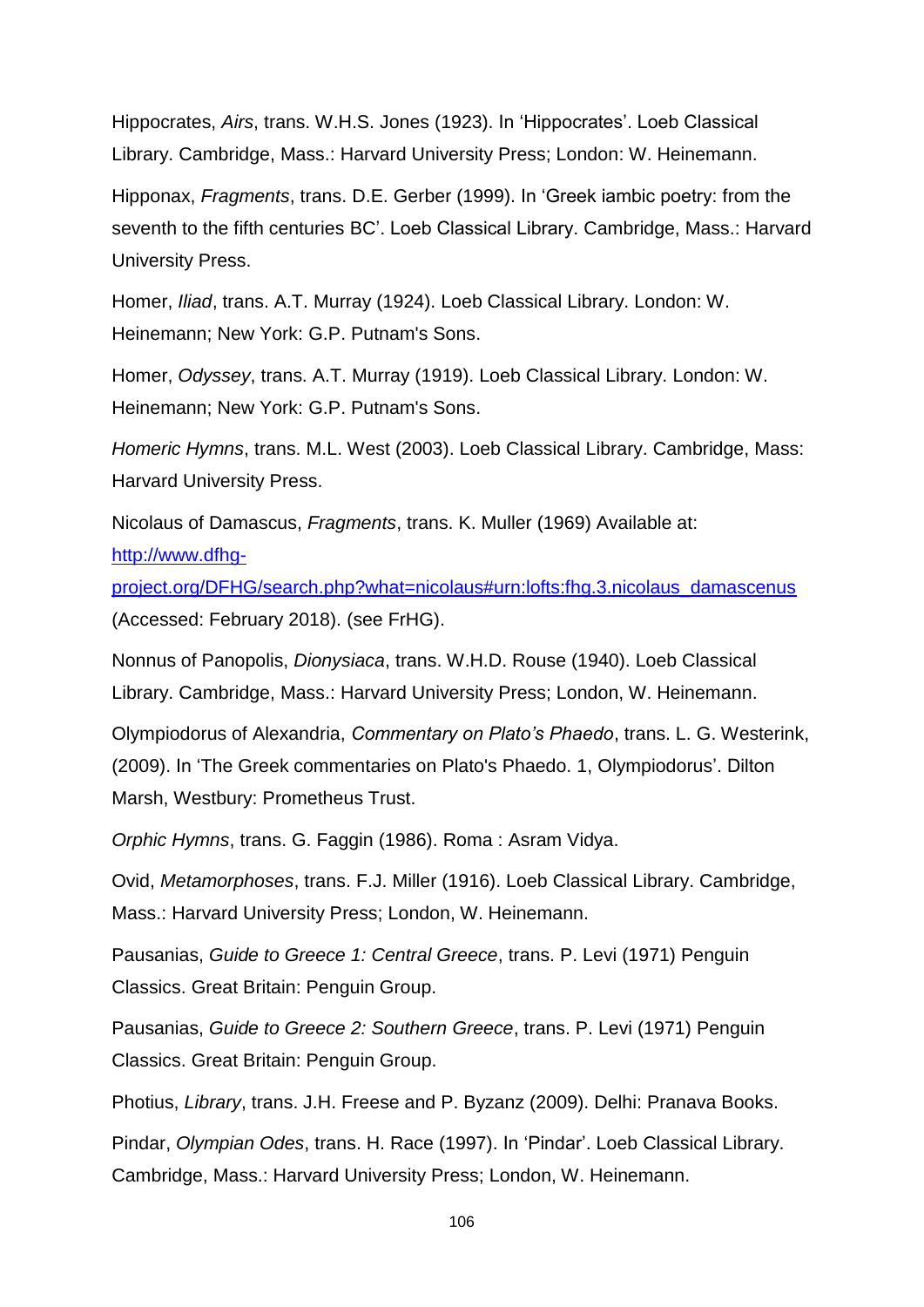Plato, *Gorgias*, trans. W.R.M. Lamb (1925). Loeb Classical Library. Cambridge, Mass.: Harvard University Press; London, W. Heinemann.

Plato, *Meno*, trans. W.R.M. Lamb (1924). In 'Plato. 2. Laches, Protagoras, Meno, Euthydemus.' Loeb Classical Library. Cambridge, Mass.: Harvard University Press; London, W. Heinemann.

Plato, *Phaedo,* trans. H.N. Fowler (1914). In 'Euthyphro; Apology; Crito; Phaedo'. Loeb Classical Library. New York: Macmillan Co.; London, W. Heinemann.

Plato, *Phaedrus*, trans. H.N. Fowler (1914). In 'Euthyphro; Apology; Crito; Phaedo'. Loeb Classical Library. New York: Macmillan Co.; London, W. Heinemann.

Plato, *Republic*, trans. P. Shorey (1930). Loeb Classical Library. Cambridge, Mass.: Harvard University Press; London, W. Heinemann.

Plato, *Symposium,* trans. W.R.M. Lamb (1925). In '3, Lysis. Symposium. Gorgias'. Loeb Classical Library. Cambridge (Mass.); London: Harvard University Press

Plutarch, *Moralia*, trans. E.N. O'Neil (2004). Cambridge, Mass.; London: Harvard University Press.

*Poetae Epici Graeci II, Orphicorum Testimonia et Fragmenta*, Bernabé, A. (ed.) (2004). München; Leipzig: K.G. Saur.

Ptolemy, *Geography*, trans. J.L. Berggren and A. Jones (2001). Princeton, NJ: Princeton University Press.

Sappho, *Fragments*, trans. D.A. Campbell (1982). Loeb Classical Library. Cambridge: Mass.: Harvard University Press; London: W. Heinemann.

Sophocles, *Antigone*, trans. H. Lloyd-Jones (1994). In 'Greek Lyric, Volume I: Sappho and Alcaeus.' Loeb Classical Library. Cambridge, Mass.: Harvard University Press.

Strabo, *Geography*, trans. H.L. Jones (1917). Loeb Classical Library. Cambridge: Mass.: Harvard University Press; London: W. Heinemann.

Theognis, *Fragments*, trans. D.E. Gerber (1999). In 'Greek elegiac poetry: from the seventh to the fifth centuries B.C'. Loeb Classical Library. Cambridge: Mass.: Harvard University Press.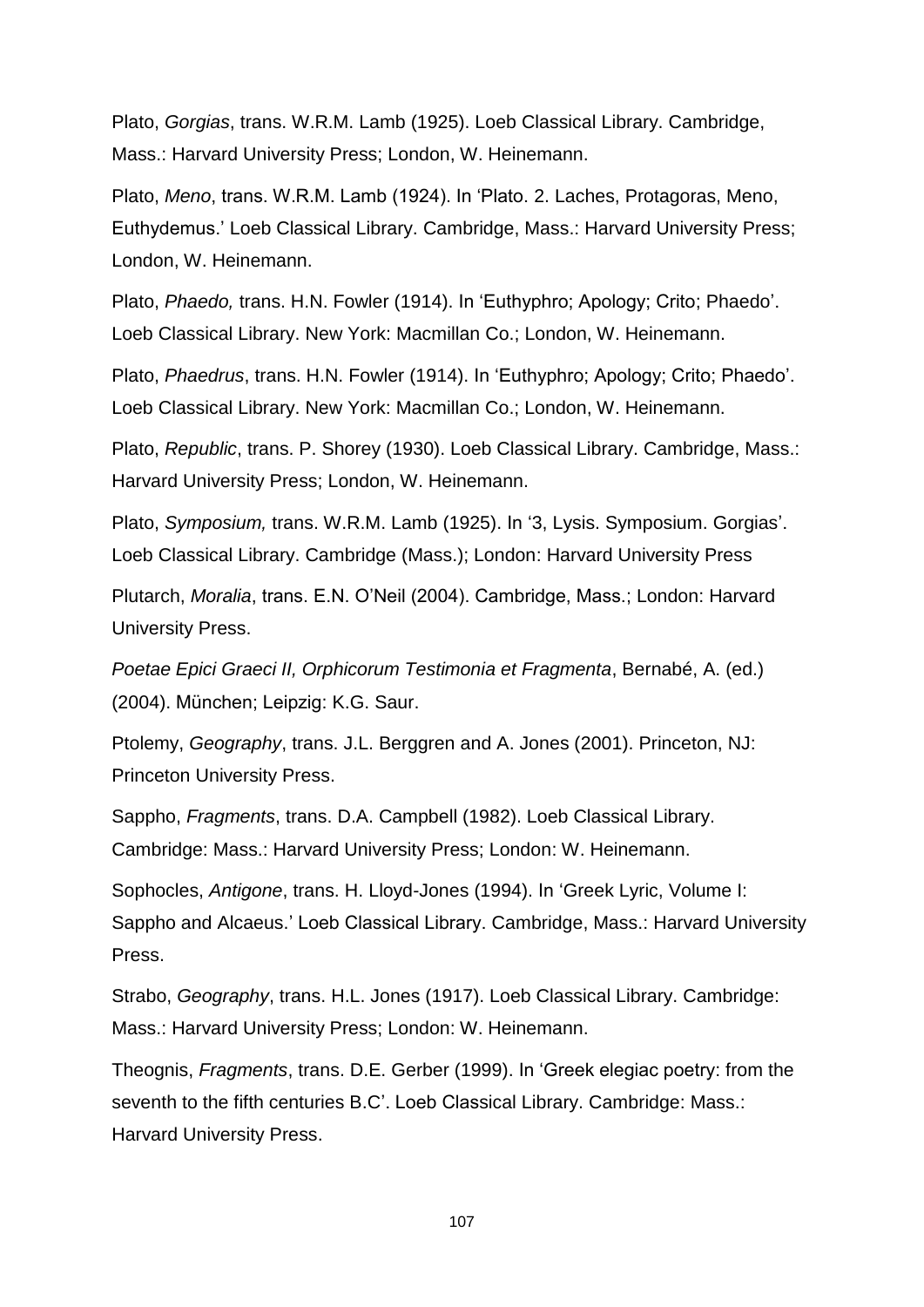Thucydides, *History of the Peloponnesian War*, trans. C.F. Smith (1923). Loeb Classical Library. London: W. Heinemann; New York: G.P. Putnam's Sons.

Virgil, *Eclogues*, trans. G.P. Goold (1916).In 'Eclogues. Georgics. Aeneid: Books 1- 6'. Loeb Classical Library. Cambridge: Mass.: Harvard University Press.

#### **Modern Scholarship**

Boardman, J. 1998. 'Olbia and Berezan – The early pottery', in Tsetskhladze (ed.), *The Greek Colonisation of the Black Sea Area.* Stuttgart: Franz Steiner Verlag. 201- 205.

Bowden, H. 2010. *Mystery cults of the ancient world.* London and New York, NY: Princeton University Press.

Braund, D. 2007. 'Greater Olbia: ethic, religious, economic and political interactions in the region of Olbia c. 600-100 BC', in Braund and Kryzhitskiy (eds.), *Classical Olbia and the Scythian world.* Oxford: Oxford University Press/British Academy. 37- 77.

Braund, D., Kryzhitskiy, S.D. (eds.) 2007. *Classical Olbia and the Scythian world.* Oxford: Oxford University Press/British Academy.

Brelich, A. 1961. 'The historical development of the institution of initiation in the classical age', *Acta Antiqua* 9, 267-283.

Burkert, W. 1987. *Ancient Mystery Cults.* Cambridge, MA: Harvard University Press.

Burkert, W. 1993. *Greek Religion.* Oxford: Blackwell Publishing Ltd.

Chadwick, J. 2014. *The Decipherment of Linear B (2nd Ed.)*, Cambridge: Cambridge University Press.

Cole, S. 2003. 'Landscapes of Dionysus and Elysian fields', in Cosmopulos (ed.), *Greek mysteries, the archaeology and ritual of Ancient Greek secret cults.* London: Routledge. 193-213.

Cosmopulos, M.B. (ed,) 2003. *Greek mysteries, the archaeology and ritual of Ancient Greek secret cults.* London: Routledge.

Detienne, M. 1979. *Dionysos Slain.* London: The John Hopkins University Press.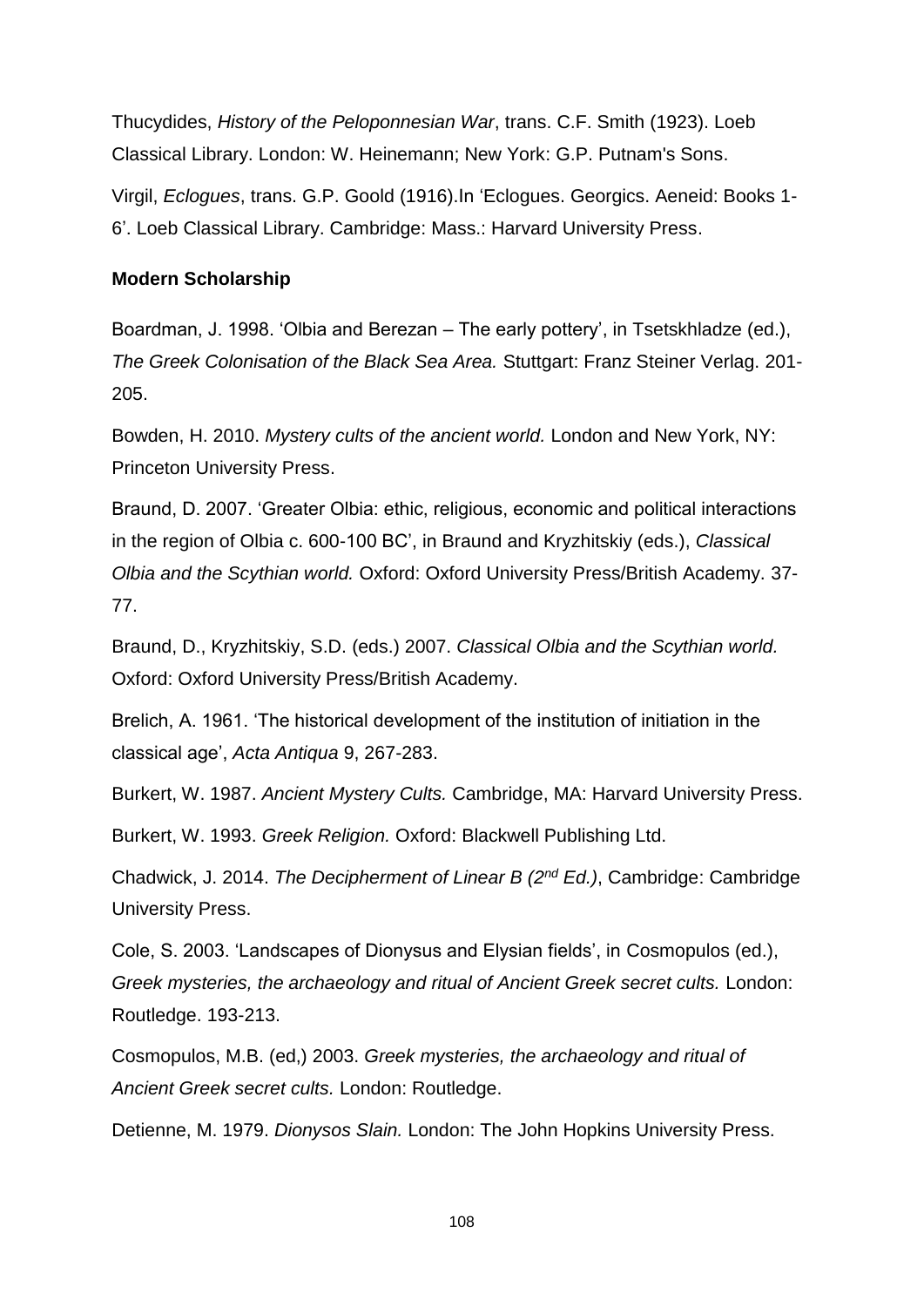Dodd, D. B. and Faraone, C. A. (eds.) 2008. *Initiation in ancient Greek rituals and narratives.* London and New York, NY: Routledge.

Donnay, G. 1997. 'L'arrephorie: initiation ou rite de passage? Un cas d'école', *Kernos* 10, 177-205.

Dubois, L. 1996. *Inscriptions grecques dialectales d'Olbia du Pont.* Geneva: Librairie Droz S. A.

Frazer, G. 1922. *The golden bough, a study in magic and religion.* New York, NY: Dover Publications, Inc.

Gallou, C. 2005. 'The Mycenaean cult of the dead', *BAR* Int. 1372.

Garland, R. 2001. *The Greek way of death.* Ithaca, NY: Cornell University Press.

Gigante, M. 1975, 'Per l"esegesi del testo orfico vibonese', *La parola del passato* 30, 223-225.

Gilula, D. 2000. 'Hermippos and his catalogue of goods', in Harvey and Wilkins (eds.), *The rivals of Aristophanes*. London: Classical Press of Wales. 75-90.

Graf, F. 2007. 'Dionysiac Mystery cults and the gold tablets,' in Graf and Johnston (eds.), *Ritual texts for the afterlife*. London: Routledge. 137-164.

Graf, F. 2008. 'Initiation, a concept with a troubled history', in Dodd and Faraone (eds.), *Initiation in ancient Greek rituals and narratives.* London and New York, NY: Routledge. 3-24.

Graf, F. and Johnston, S. I. (eds.) 2007. *Ritual texts for the afterlife*. London: Routledge.

Greaves, A.M. 2002. *Miletos, a history.* London and New York, NY: Routledge.

Hägg, R. 1997. 'Religious syncretism at Knossos and in post-palatial Crete?', *Suppléments au Bulletin de Correspondance Hellénique* 30, 163-168.

Harrison, J.E. 1912. *Themis, a study of the social origin of Greek religion.* Cambridge: Cambridge University Press.

Harvey, D. and Wilkins, G. (eds.) 2000. *The rivals of Aristophanes*. London: Classical Press of Wales.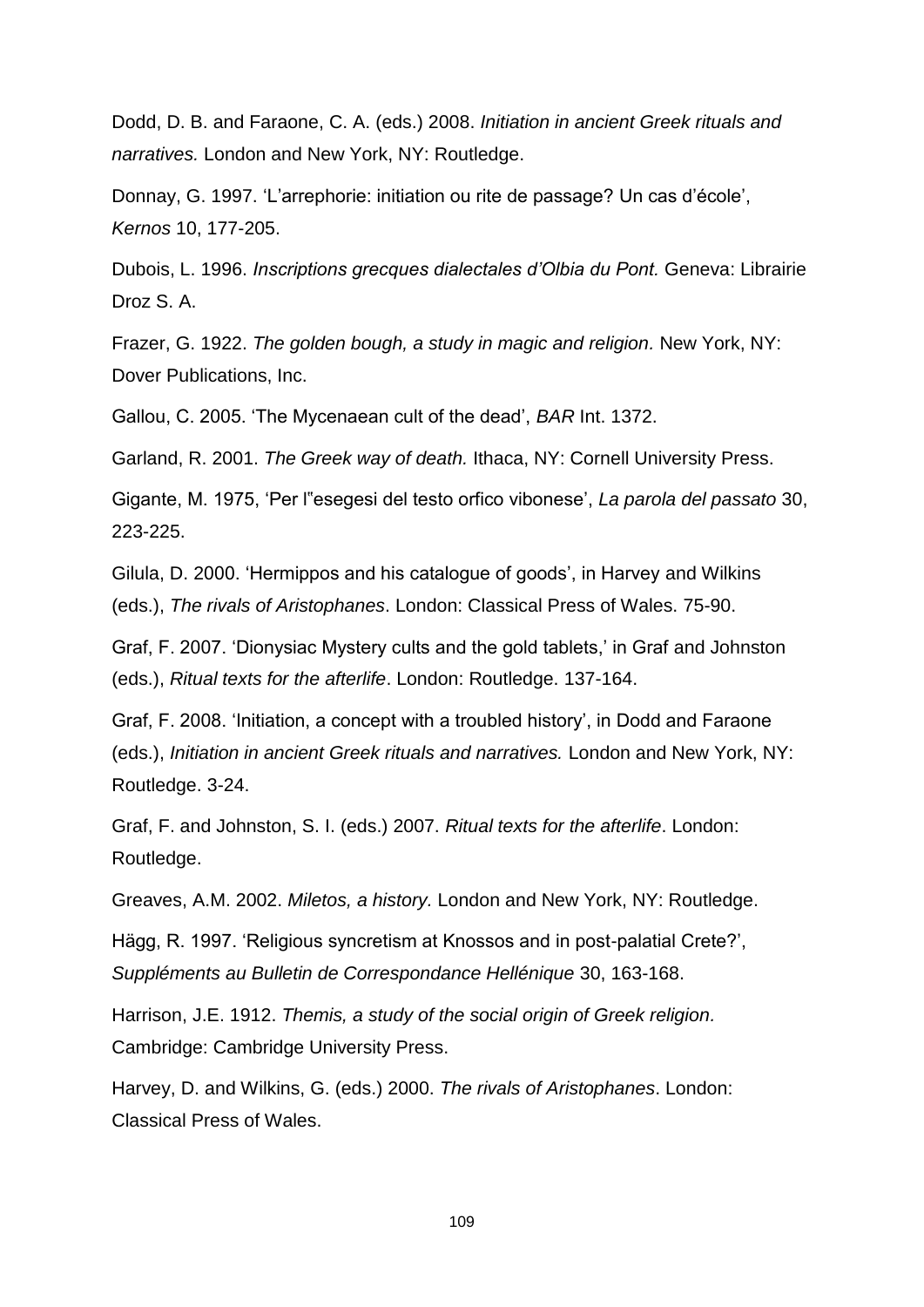Immerwahr, S.A. 1971*. The Athenian Agora*. *Volume XIII: The Neolithic and Bronze Ages.* Princeton, NJ: American School of Classical Studies at Athens.

Iseer-Kerényi, C. 2007. *Dionysos in Ancient Greece.* Leiden and Boston, MA.

Johnston, S.I. 2007a. 'The myth of Dionysus', in Graf and Johnston (eds.), 66-93.

Johnston, S.I. 2007b. 'The eschatology behind the tablets', in Graf and Johnston (eds.), *Ritual texts for the afterlife*. London: Routledge. 94-136.

Johnston, S.I. 2007c. 'Orpheus, his poetry and sacred texts', in Graf and Johnston (eds.), 165-184.

Macan, R.W. 1895. *Herodotus, the fourth, fifth and sixth books*. London and New York, NY: Macmillan and Co.

Miller, D.L. 1978. 'Hades and Dionysos: The Poetry of Soul', *JAAR* 46.3, 331-335.

Osborne, R. 2009. *Greece in the making 1200-479 BC.* London: Routledge.

Parker, R. 2005. *Polytheism and society at Athens.* Oxford and New York, NY: Oxford University Press.

Pascal, C. 1911. *Le credenze d'oltretomba.* Turin: G. B. Paravia and Co.

Robertson, N. 2003. 'Orphic mysteries and Dionysiac ritual', in Cosmopulos (ed.), *Greek mysteries, the archaeology and ritual of Ancient Greek secret cults.* London: Routledge. 218-232.

Rusyaeva, A.S. 1978. "Orfizm i kul't Dionisa v Ol'vii", *Vestny Drevney Istorii* 1, 87- 104.

Sauron, G. 2010. *Il grande affresco della villa dei Misteri a Pompei. Memorie di una devota di Dioniso*. Milan: Di Fronte E Attraverso. Storia Dell'arte.

Seaford, R. 2006. *Dionysos.* London: Routledge.

Tsetskhladze, G. R. (ed.) 1998. *The Greek Colonisation of the Black Sea Area.*  Stuttgart: Franz Steiner Verlag.

Ventris, M. and Chadwick, J. 1953. 'Evidence for Greek dialect in the Mycenaean archives', *JHS* 73, 84–103.

Ventris, M. and Chadwick, J. 1959. *Documents in Mycenaean Greek*, Cambridge.